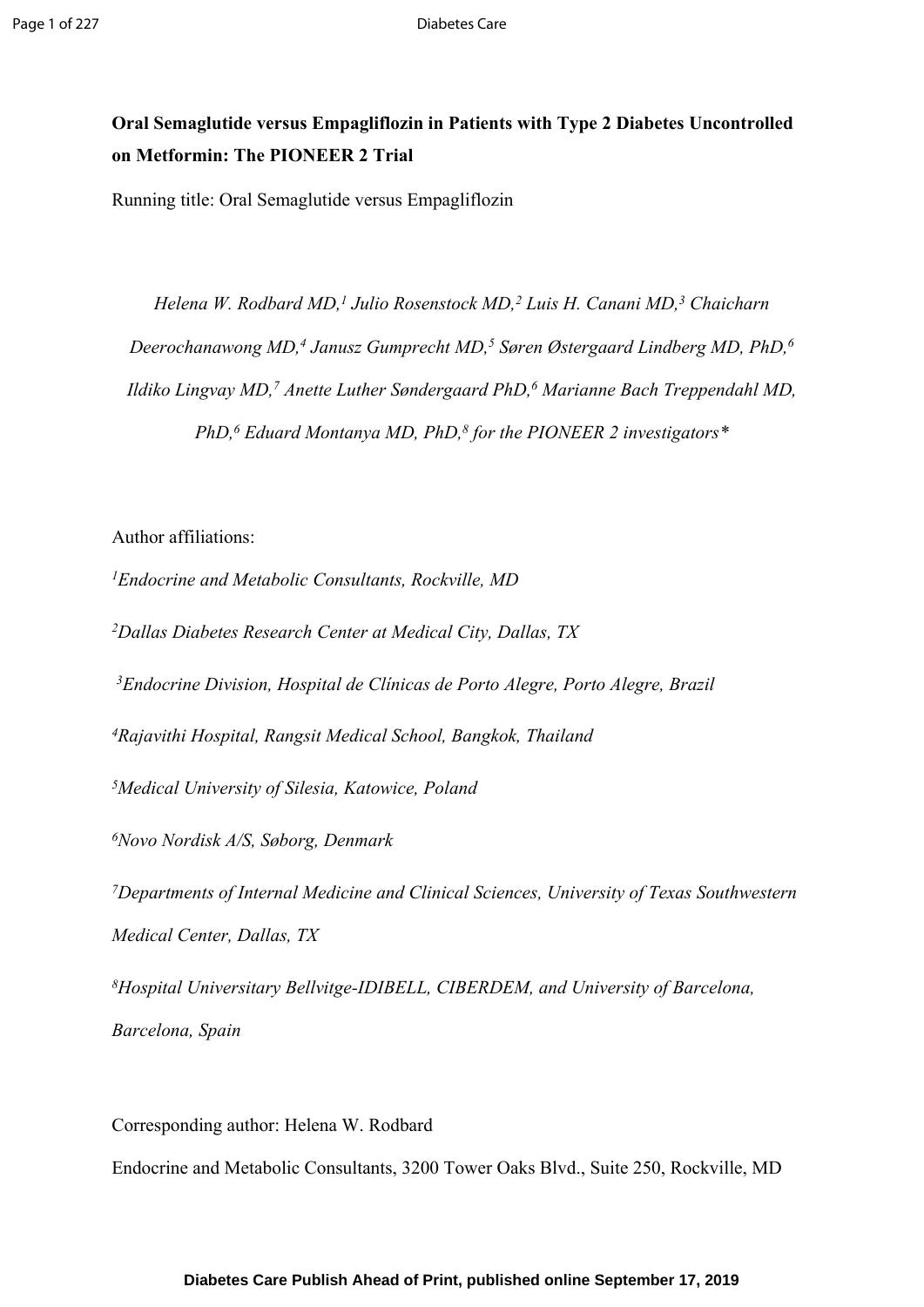20852, USA. Tel: +1-301-983-8088

Fax: +1-301-770-7272

Email: hrodbard@comcast.net

\*A complete list of investigators in the Peptide Innovation for Early Diabetes Treatment 2 trial (PIONEER 2) is provided in the Supplemental Appendix.

Word count: 2,846

Number of tables/figures: 4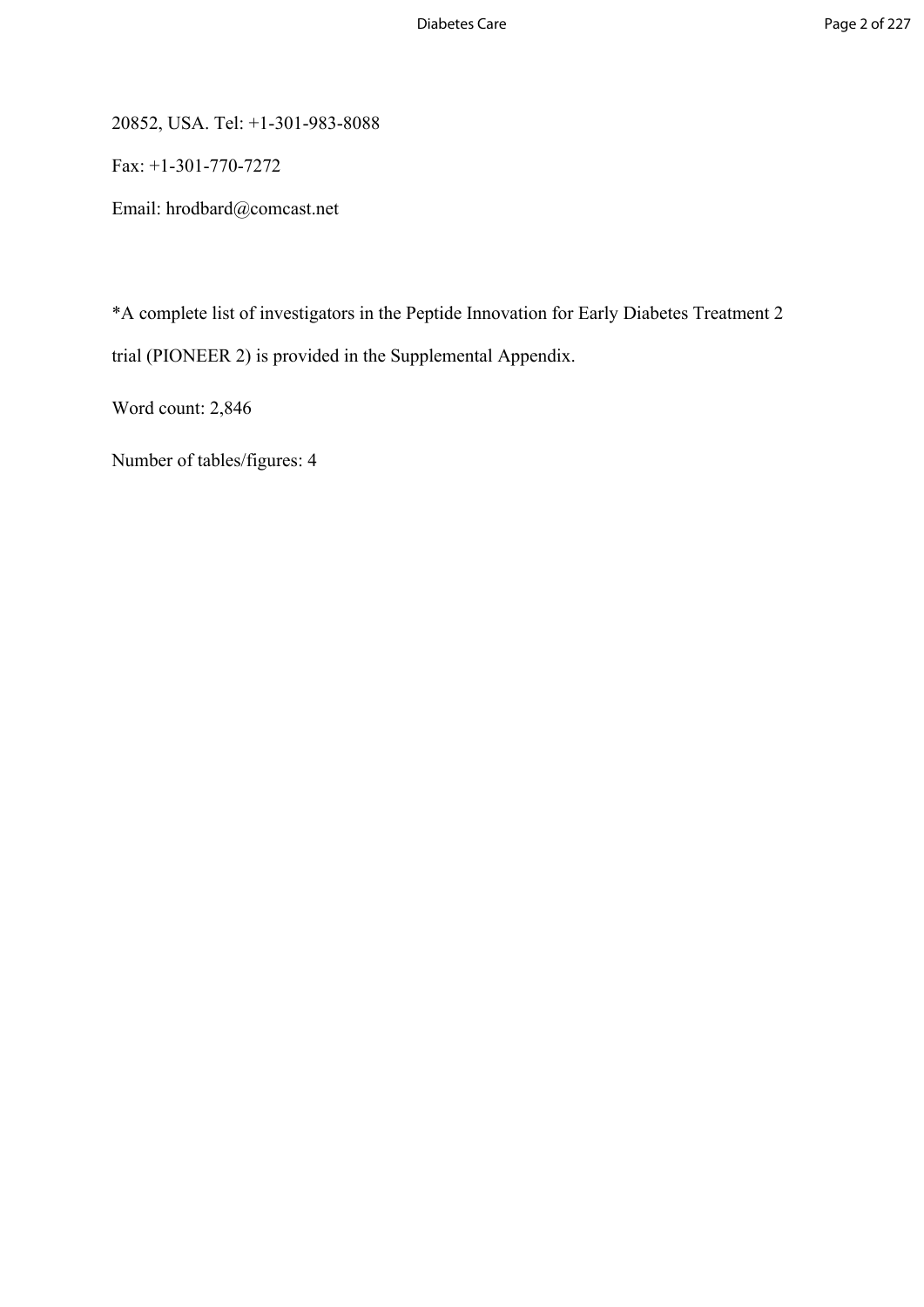### **ABSTRACT**

### **OBJECTIVE**

Efficacy and safety of the GLP-1 analog, oral semaglutide, and the SGLT-2 inhibitor, empagliflozin, were compared in patients with type 2 diabetes uncontrolled on metformin.

### RESEARCH DESIGN AND METHODS

Patients were randomized to once-daily open-label treatment with oral semaglutide 14 mg  $(n = 412)$  or empagliflozin 25 mg  $(n = 410)$  in a 52-week trial. Key endpoints were change from baseline to week 26 in  $HbA_{1c}$  (primary) and body weight (confirmatory secondary). Two estimands addressed efficacy-related questions: treatment policy (regardless of trial product discontinuation or rescue medication) and trial product (on trial product without rescue medication) in all randomized patients.

### RESULTS

Four-hundred patients (97.1%) in the oral semaglutide group and 387 (94.4%) in the empagliflozin group completed the trial. Oral semaglutide provided superior reductions in HbA<sub>1c</sub> versus empagliflozin at week 26 (treatment policy:  $-1.3\%$  vs.  $-0.9\%$  [-14 vs.  $-9$ mmol/mol]; estimated treatment difference [ETD]: –0.4%, 95% CI –0.6, –0.3 [–5 mmol/mol, 95% CI –6, –3];  $P < 0.0001$ ). The treatment difference in  $HbA_{1c}$  significantly favored oral semaglutide at week 26 for the trial product estimand  $(-1.4\% \text{ vs. } -0.9\% \text{ [-15 vs. } -9.9\% \text{ ]})$ mmol/mol]; ETD: –0.5%, 95% CI –0.7, –0.4 [–6 mmol/mol, 95% CI –7, –5]; *P*< 0.0001), and at week 52 for both estimands (*P*< 0.0001). Superior weight loss was not confirmed at week 26 (treatment policy), but oral semaglutide was significantly better than empagliflozin at week 52 (trial product: −4.7 vs. −3.8 kg; *P* = 0.0114). Gastrointestinal adverse events were more common with oral semaglutide.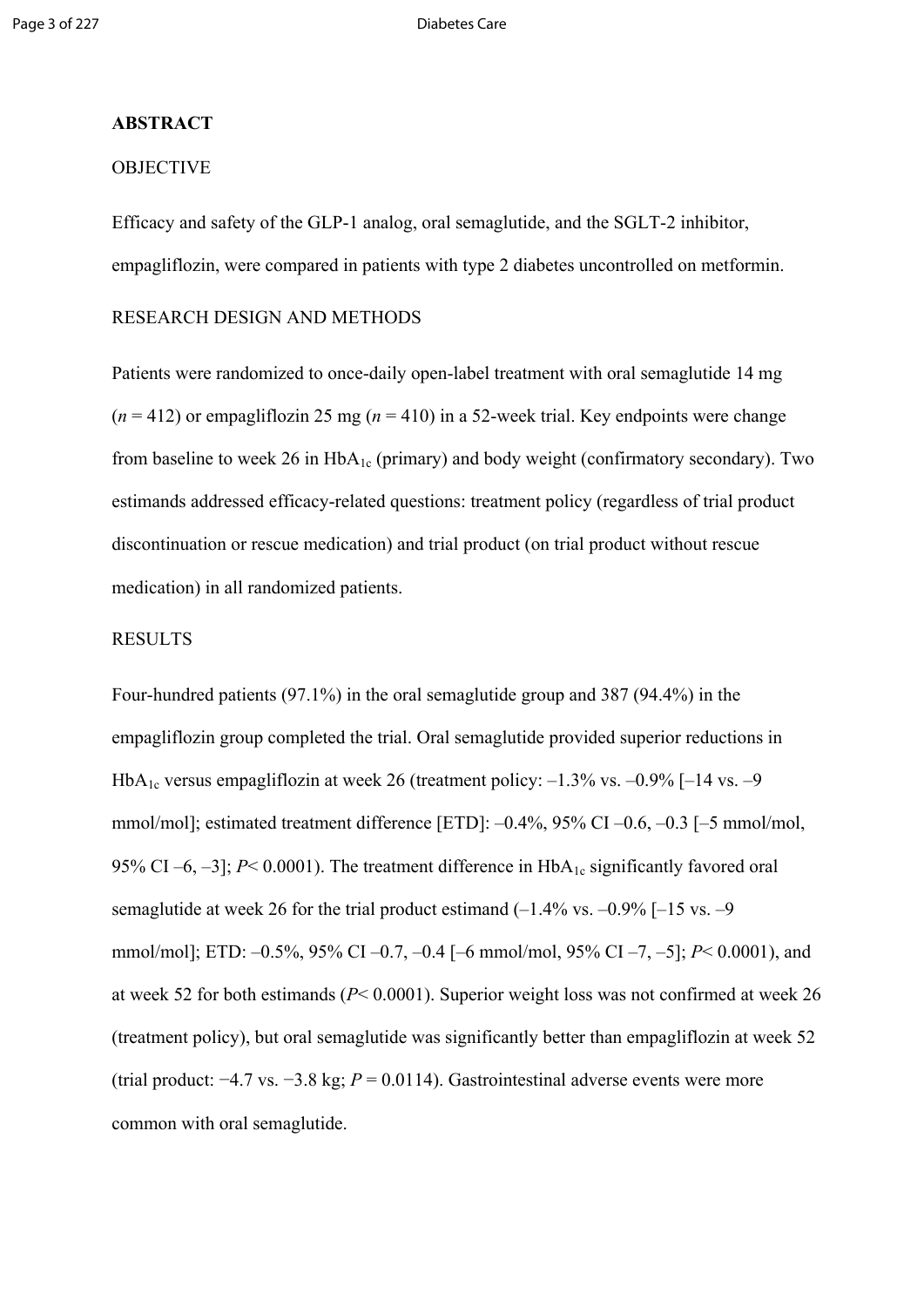### **CONCLUSIONS**

Oral semaglutide was superior to empagliflozin in reducing  $HbA_{1c}$  but not body weight at 26 weeks in patients with type 2 diabetes uncontrolled on metformin. At week 52, HbA<sub>1c</sub> and body weight (trial product estimand) were significantly reduced versus empagliflozin. Oral semaglutide was well tolerated within the established safety profile of GLP-1 receptor agonists.

Trial registration: Clinicaltrials.gov NCT02863328.

Keywords: randomized clinical trial, empagliflozin, GLP-1 receptor agonist, oral semaglutide, phase 3, sodium-glucose co-transporter-2 inhibitor, type 2 diabetes.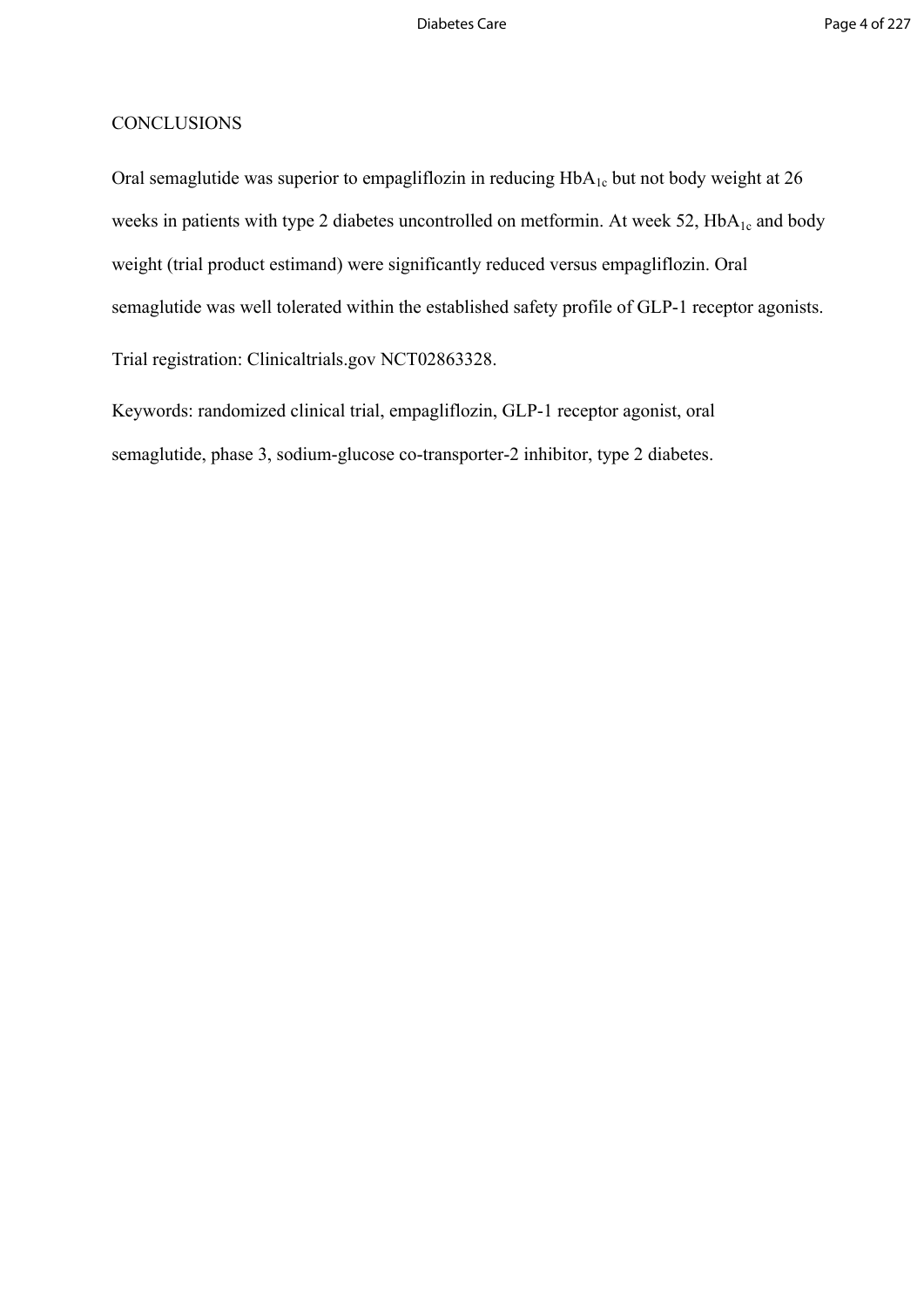Many patients with type 2 diabetes fail to achieve or maintain adequate blood glucose control when treated with metformin monotherapy. Injectable glucagon-like peptide-1 receptor agonists (GLP-1RAs) and oral sodium-glucose transport protein 2 (SGLT-2) inhibitors are recommended as second-line therapy because of their ability to lower glucose without increasing hypoglycemia risk, weight loss effect and associated cardiovascular benefits (1,2). Semaglutide is a human GLP-1 analog currently available as a once-weekly injection associated with reduced glycated hemoglobin  $(HbA<sub>1c</sub>)$ , weight loss and fewer cardiovascular events in type 2 diabetes (3-9). Oral semaglutide is co-formulated in a tablet with the absorption enhancer sodium *N*-(8-[2-hydroxylbenzoyl] amino) caprylate (SNAC), which facilitates semaglutide absorption across the gastric mucosa (10). Oral semaglutide has demonstrated significantly greater reductions in  $HbA_{1c}$  and body weight compared with placebo in patients with type 2 diabetes uncontrolled with diet and exercise or oral antidiabetic medication, including in patients with moderate renal impairment (11-14). Significantly greater reductions in  $HbA_{1c}$  and body weight have also been shown with oral semaglutide, given either as 7 or 14 mg/day or flexibly dosed, when compared with sitagliptin in patients uncontrolled with oral anti-diabetic drugs (15,16). Oral semaglutide also resulted in a non-inferior reduction in  $HbA_{1c}$  and superior weight loss versus liraglutide in patients on metformin with or without a SGLT-2 inhibitor (13). Cardiovascular safety has been confirmed, with an indication of benefit, by a non-significant 21% risk reduction in major adverse cardiovascular events versus placebo (17).

Empagliflozin is a widely used oral SGLT-2 inhibitor shown to improve glycemic control and body weight (18-22) and associated with a reduced risk of cardiovascular and all-cause mortality in patients at high cardiovascular risk (23). The present phase 3a trial, PIONEER 2, is the first direct comparison of oral semaglutide with a SGLT-2 inhibitor, empagliflozin, in type 2 diabetes uncontrolled on metformin monotherapy.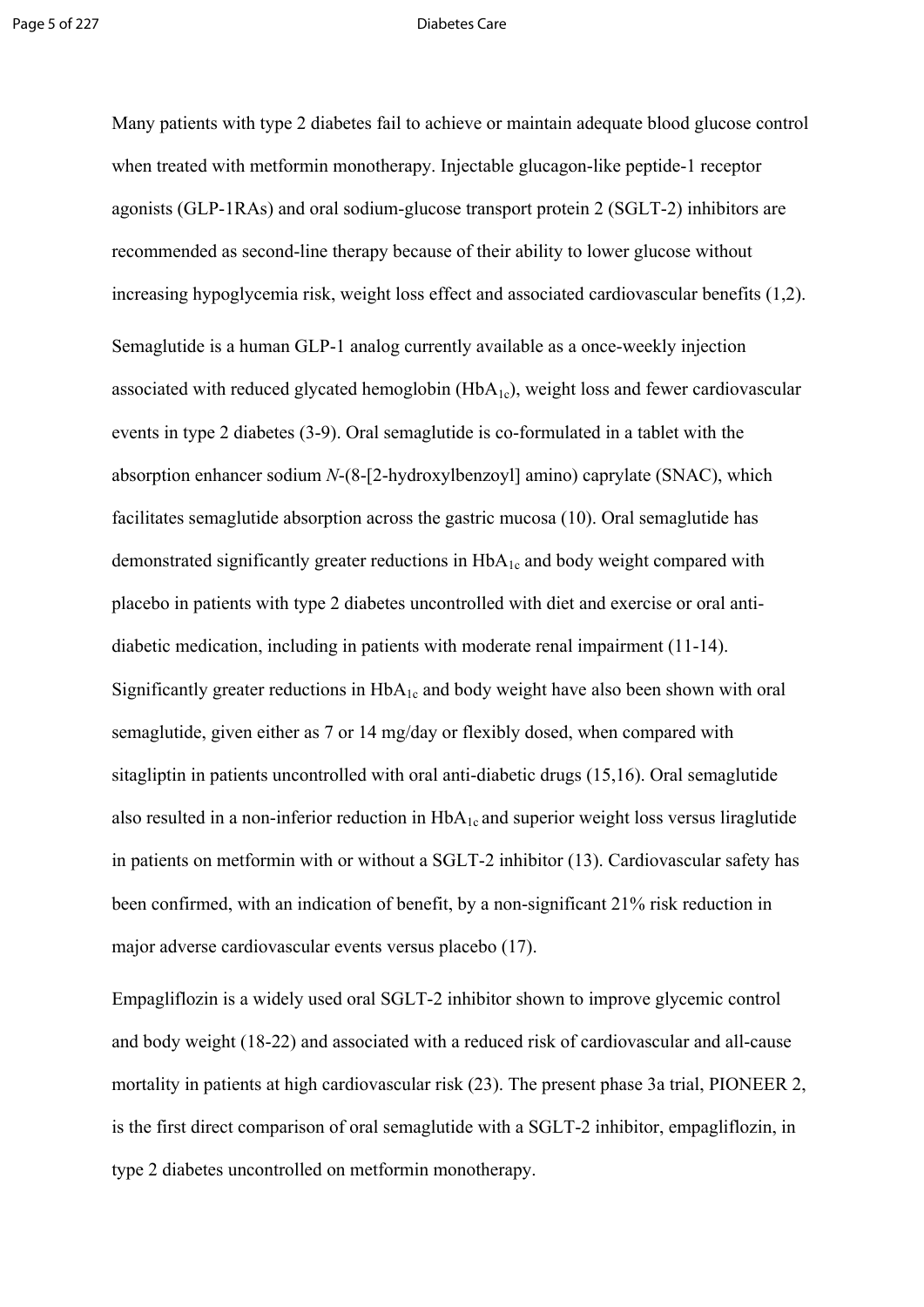### **RESEARCH DESIGN AND METHODS**

### Trial Design

This randomized, open-label, multinational 52-week trial was conducted at 108 sites in 12 countries (Argentina, Brazil, Croatia, Greece, Hungary, Italy, Poland, Russia, Serbia, Spain, Thailand, USA). Patients were randomized (1:1) to once-daily oral semaglutide 14 mg or empagliflozin 25 mg for 52 weeks using an interactive web response system, with a further 5 weeks' follow-up (Fig. S1). An open-label trial design was used because manufacture of placebo tablets resembling empagliflozin was not feasible within a reasonable timeframe. Oral semaglutide was initiated at 3 mg once-daily, escalated to 7 mg at week 4, and 14 mg after week 8. Since food impairs absorption of oral semaglutide, patients were instructed to administer oral semaglutide in the morning in a fasted state with up to 120 mL of water at least 30 minutes before breakfast and any other oral medication. Empagliflozin was initiated at 10 mg once-daily in the morning, and escalated to 25 mg at week 8.

Additional anti-diabetic medication was available for patients with persistent or unacceptable hyperglycemia on trial product and for patients who prematurely discontinued trial product and remained in the trial. Additional anti-diabetic medication was defined as that initiated (or intensification of existing anti-diabetic background medication by a dose increase of >20%) during the planned treatment period (i.e. from randomization to the planned end-of-treatment visit) either as add-on to trial product or initiated after premature discontinuation of trial product. The subset of additional anti-diabetic medication (or intensification of existing antidiabetic background medication) used as add-on to trial product is defined as rescue medication. Short-term use  $(\leq 21 \text{ days})$  of anti-diabetic medication (e.g. in connection with intercurrent illness) was not considered as additional anti-diabetic medication (including rescue medication).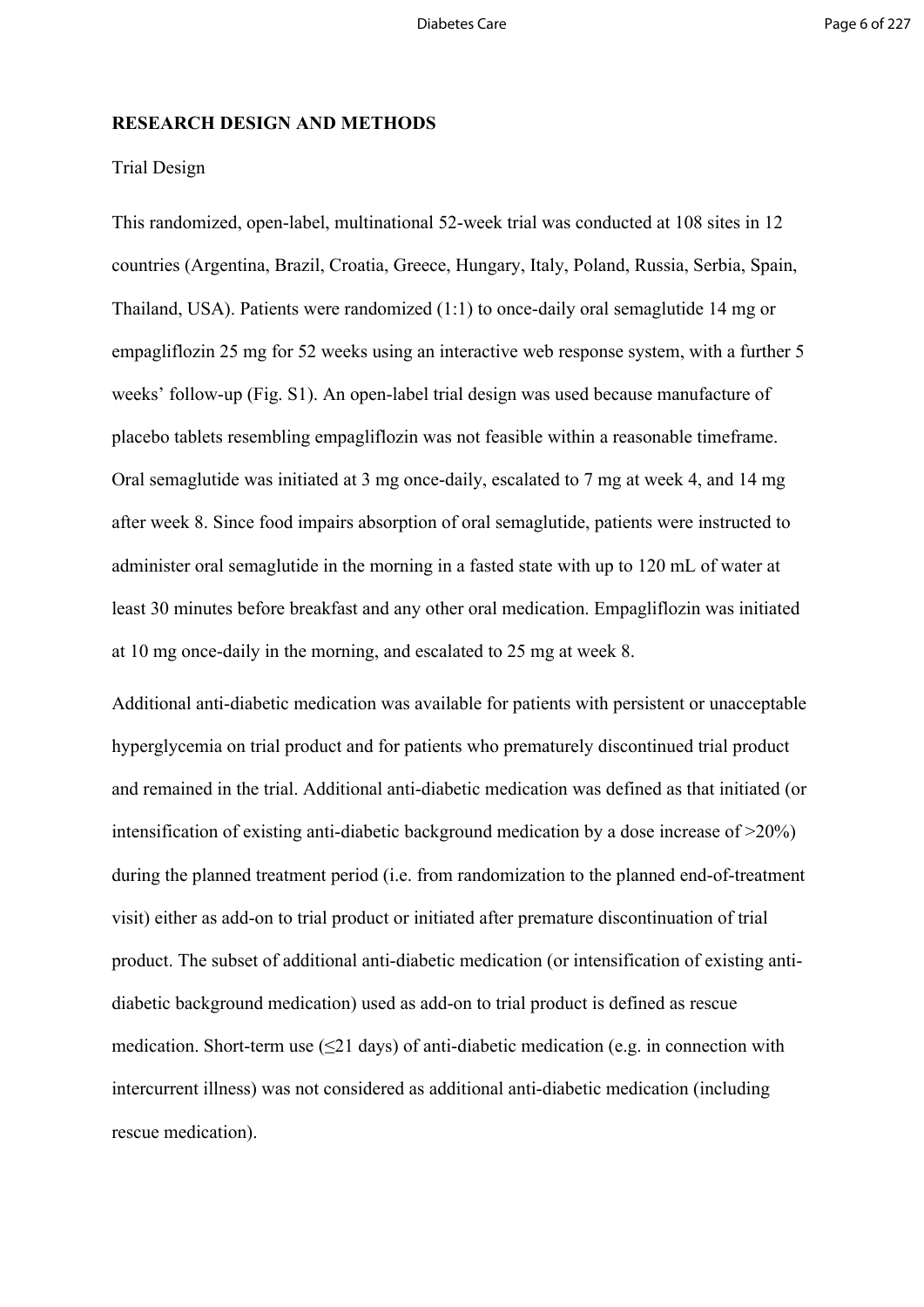Rescue criteria were fasting plasma glucose >260 mg/dL (14.4 mmol/L) from week 8–13,  $>$ 240 mg/dL (13.3 mmol/L) from week 14–25, and  $>$ 200 mg/dL (11.1 mmol/L) (or HbA<sub>1c</sub> >8.5% [69.4 mmol/mol]) from week 26 onwards). Rescue medication was prescribed at the investigator´s discretion (excluding GLP-1RAs, DPP-4 inhibitors, and amylin analogs in the oral semaglutide arm, and SGLT-2 inhibitors in the empagliflozin arm). Patients who prematurely discontinued trial product remained in the trial and could receive any other antidiabetic medications at the investigator's discretion (excluding GLP-1RAs in the oral semaglutide arm before completion of the follow-up visit 5 weeks after the last date on trial product).

Two different questions related to the efficacy objectives were addressed through the definition of two estimands ('treatment policy' and 'trial product'). Both estimands were defined based on interactions with regulatory agencies. The treatment policy estimand evaluates the treatment effect for all randomized patients, regardless of trial product discontinuation or use of rescue medication. This estimand reflects the intention-to-treat principle, as defined in International Council on Harmonisation (ICH) E9 (24). The estimand reflects the effect of initiating treatment with oral semaglutide compared to initiating treatment with empagliflozin, both potentially followed by either discontinuation of trial product and/or addition of or switch to another glucose-lowering drug.

The trial product estimand evaluates the treatment effect for all randomized patients under the assumption that all patients remained on trial product for the entire planned duration of the trial and did not use rescue medication. This estimand aims at reflecting the effect of oral semaglutide compared to empagliflozin without the confounding effect of rescue medication. The statistical analysis that was applied to estimate this estimand is similar to how many phase 3a diabetes trials have been evaluated, and results from such analyses are currently included in many product labels (prescribing information, US and summary of product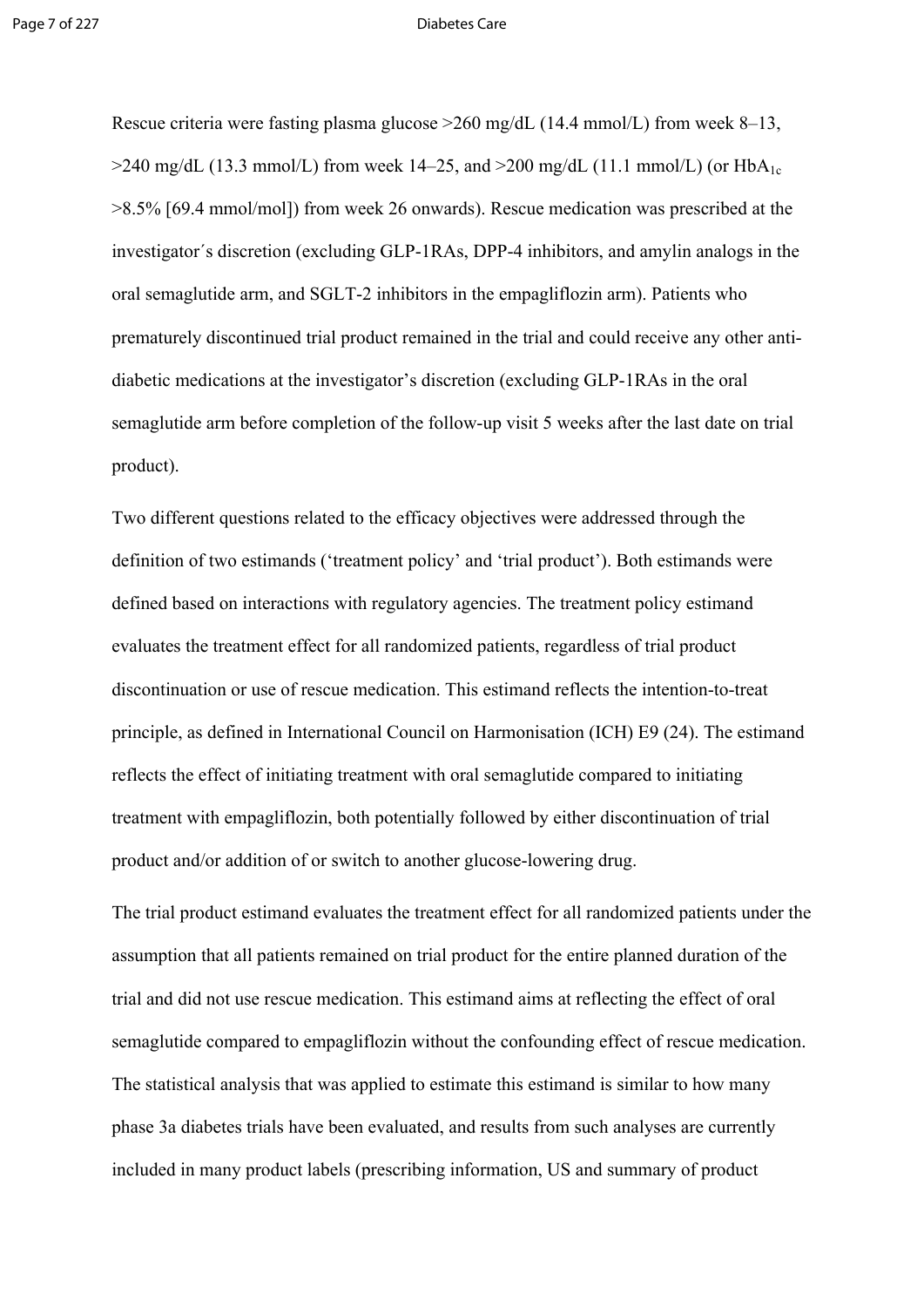characteristics [SmPC], European Union) for glucose-lowering drugs (e.g., Ozempic® SmPC).

Trial product discontinuation and initiation of rescue medication are accounted for by the treatment policy strategy for the treatment policy estimand, and by the hypothetical strategy for the trial product estimand as defined in draft ICH E9 (R1) (25). Further details on the use of estimands in this trial are provided in Appendix 2 of the Supplement with further background provided by Aroda et al (26).

The trial protocol was approved by all relevant Institutional Review Board/Independent Ethics Committees, and the trial was conducted in accordance with ICH Good Clinical Practice guidelines and the Declaration of Helsinki. All patients provided written informed consent prior to any trial-related activity. The sponsor (Novo Nordisk) designed the trial and participated in the trial conduct, data collection, and data analysis. Medical writing and editorial support were funded by the sponsor. All authors had full access to the trial data, participated in the drafting or critical revision of the manuscript, approved the final submitted version, and vouch for the accuracy and completeness of the data and adherence to the protocol.

### Patients

Eligible patients were adults with type 2 diabetes and  $HbA_{1c}$  7.0–10.5% (53–91 mmol/mol) receiving a stable dose of metformin ( $\geq 1500$  mg or maximum tolerated). Key exclusion criteria (see Table S1 for full list) were: any medication for diabetes or obesity within the previous 90 days, other than metformin or short-term  $( \leq 14 \text{ days})$  insulin; renal impairment with estimated glomerular filtration rate less than  $60 \text{ mL/min}/1.73 \text{ m}^2$ ; proliferative retinopathy or maculopathy requiring acute treatment verified by fundus photography or dilated fundoscopy; and history of pancreatitis.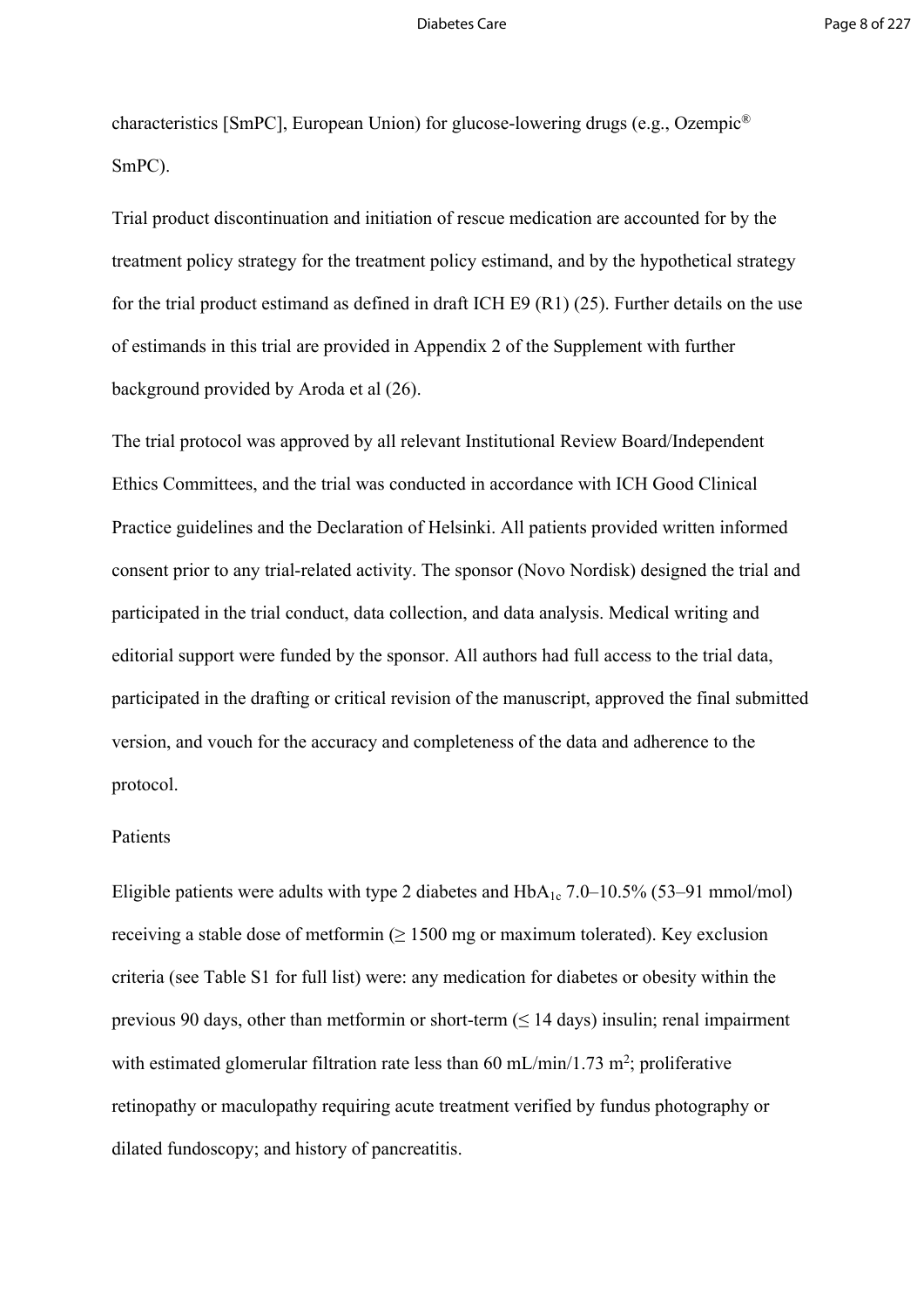### Page 9 of 227 Diabetes Care

### Trial Endpoints

Primary endpoint was change in  $HbA_{1c}$  from baseline to week 26. Confirmatory secondary endpoint was change in body weight (kg) from baseline to week 26.

Secondary endpoints included changes from baseline to week 52 in  $HbA_{1c}$  and body weight (kg), and changes from baseline to weeks 26 and 52 in fasting plasma glucose, self-measured blood glucose profile (7-point profile and mean postprandial increment over all meals), fasting C-peptide, fasting insulin, fasting pro-insulin, fasting glucagon, HOMA-IR, HOMA-B, C-reactive protein, body weight (%), BMI, waist circumference, and fasting lipid profile. Other secondary endpoints were the proportion of patients achieving:  $HbA_{1c} < 7\%$  (53) mmol/mol) or  $\leq 6.5\%$  (48 mmol/mol); weight loss of  $\geq 5\%$  or  $\geq 10\%$ ; composite endpoint of  $HbA_{1c}$  < 7% (53 mmol/mol) without severe or symptomatic hypoglycemia (blood glucose  $\leq$  56 mg/dL  $\leq$  3.1 mmol/l]) and no weight gain; composite endpoint of an absolute reduction in HbA<sub>1c</sub> of  $\geq 1.0\%$ -points (10.9 mmol/mol) and body weight loss of  $\geq 3\%$  (weeks 26 and 52); and changes from baseline to weeks 26 and 52 in the patient-reported outcomes, SF-36v2® Health Survey (acute version) (27) and Control of Eating Questionnaire (CoEQ) (28). Further endpoints are listed in Appendix 2 of the Supplement, and the protocol is also included as part of the supplementary material.

Safety endpoints included the number of treatment-emergent adverse events, incidence of American Diabetes Association (ADA)-classified (29) severe or confirmed symptomatic hypoglycemic episodes (blood glucose < 56 mg/dL [< 3.1 mmol/l]), and changes from baseline in heart rate, blood pressure, and other clinical and laboratory assessments. An independent external event adjudication committee (EAC) performed masked validation of predefined adverse events, including deaths, selected cardiovascular events, acute pancreatitis, malignant neoplasms, acute kidney injury, and lactic acidosis.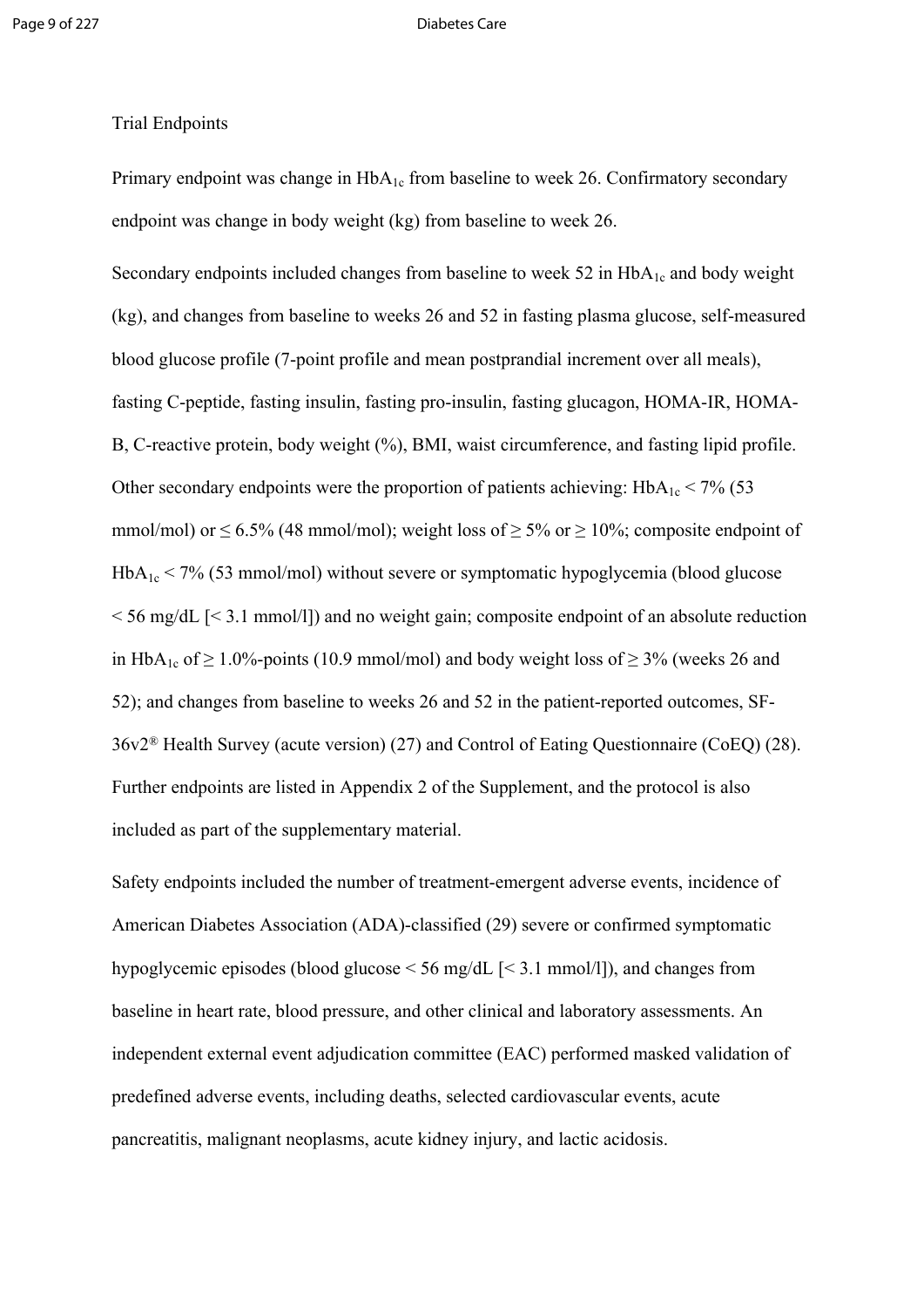### Statistical Analysis

The primary endpoint of change from baseline to week 26 in  $HbA_{1c}$  was tested for both noninferiority and superiority of oral semaglutide versus empagliflozin, with a sample size calculation to ensure a power of at least 90% for testing superiority. The confirmatory secondary endpoint of change from baseline to week 26 in body weight was tested for superiority of oral semaglutide versus empagliflozin. The confirmation of efficacy of oral semaglutide on change in  $HbA_{1c}$  and body weight from baseline to week 26 was based on a weighted Bonferroni closed testing strategy (30) to control the overall type 1 error for the hypotheses evaluated by the treatment policy estimand (Fig. S2). Because of the potential for type I errors due to multiple comparisons, findings for analyses of additional secondary endpoints should be interpreted as exploratory.

The treatment policy estimand was estimated by a pattern mixture model using multiple imputation to handle missing week 26 data for both confirmatory endpoints. Data collected at week 26, irrespective of premature discontinuation of trial product or initiation of rescue medication, were included in the statistical analysis. Imputation was done within groups defined by trial product and treatment status at week 26. Both the imputation and the analysis were based on analysis of covariance models. The results were combined by use of Rubin's rule (31) Prior to testing for non-inferiority, a value of 0.4% (the non-inferiority margin) was added to imputed values at week 26 for the oral semaglutide treatment arm only (32).

The trial product estimand was estimated by a mixed model for repeated measurements that used data collected prior to premature trial product discontinuation or initiation of rescue medication from all randomized patients.

Further details on the statistical analyses can be found in the Fig. S2 in the Supplement. All analyses were performed using SAS Version 9.4M2.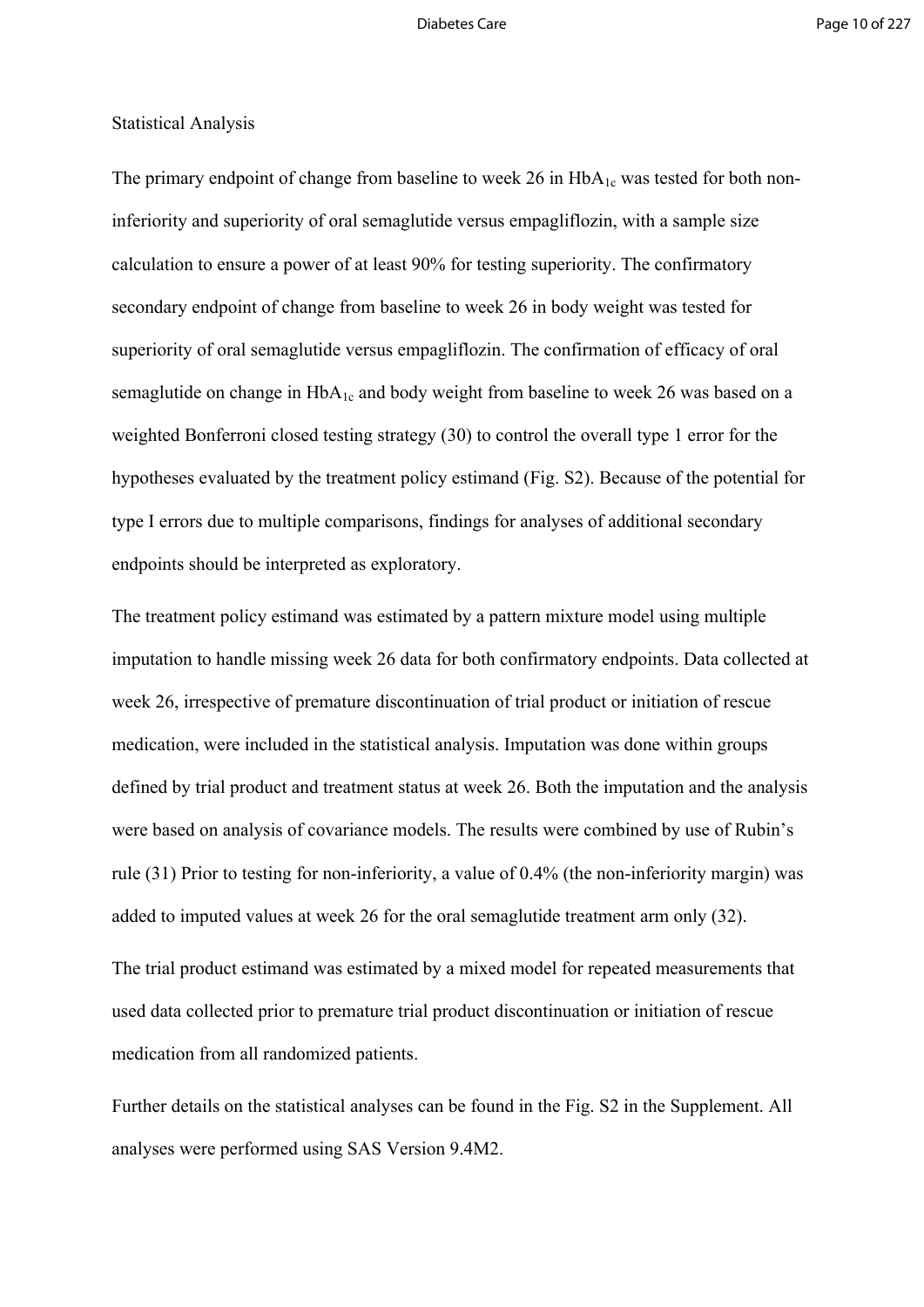### **RESULTS**

### **Patients**

A total of 1,122 patients were screened, with 822 randomized to oral semaglutide 14 mg once-daily  $(n = 412)$  or empagliflozin 25 mg once-daily  $(n = 410)$ . Four-hundred patients (97.1%) in the oral semaglutide group and 387 (94.4%) in the empagliflozin group completed the trial (Fig. S3). Baseline characteristics were well balanced between treatment groups (Table 1). Patients, of whom half (49.5%) were female, had a mean age of 58 years, baseline HbA<sub>1c</sub> of 8.1% (65 mmol/mol), fasting plasma glucose of 173 mg/dL (9.6 mmol/L), average duration of diabetes of 7.4 years, and mean body weight of 91.6 kg.

Use of additional anti-diabetic medication and rescue medication are shown in Table S2. Through to week 26, 17 (4.1%) patients initiated additional anti-diabetic medication in the oral semaglutide group, in 8 (1.9%) of whom it was rescue medication. In the empagliflozin group, 13 (3.2%) patients initiated additional anti-diabetic medication through to week 26, with this being rescue medication in 5 (1.2%) patients. Through to week 52, 52 (12.7%) patients initiated additional anti-diabetic medication in the oral semaglutide group, in 31 (7.5%) of whom it was rescue medication while, in the empagliflozin group, 56 (13.7%) patients initiated additional anti-diabetic medication, with this being rescue medication in 44 (10.7%) patients. Sulfonylureas were the most commonly used additional anti-diabetic and rescue medication. Disposition of patients throughout the trial is shown in Fig S4.

### Glycemic Control

Oral semaglutide 14 mg provided a superior reduction in  $HbA<sub>1c</sub>$  compared with empagliflozin 25 mg at week 26 when evaluated by the treatment policy estimand (regardless of rescue medication or trial product discontinuation)  $(-1.3\%$ -points vs.  $-0.9\%$ -points  $[-14 \text{ vs. } -9$ mmol/mol]; estimated treatment difference [ETD]: –0.4%-points, 95% CI: –0.6, –0.3 [–5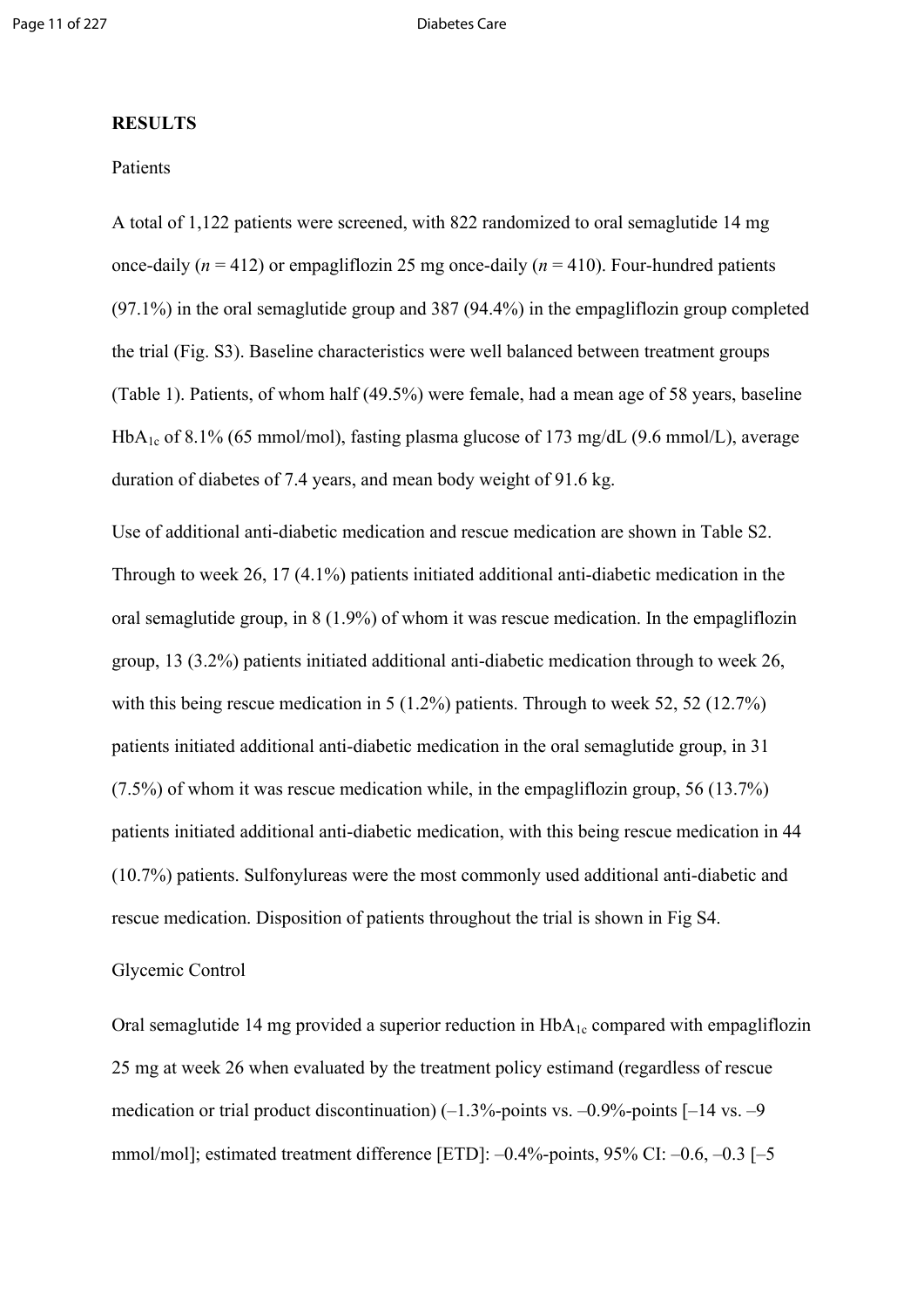mmol/mol,  $95\%$  CI –6, –3];  $P < 0.0001$  for non-inferiority and superiority) (Fig. 1). Results from sensitivity analyses supported the results of the confirmatory analysis (Fig. S5). When evaluated by the trial product estimand (on trial product and without the use of rescue medication), the reduction in  $HbA_{1c}$  was significantly greater with oral semaglutide at week 26 (–1.4%-points vs. –0.9%-points [–15 vs. –9 mmol/mol]; ETD: –0.5%-points, 95% CI – 0.7, –0.4 [–6 mmol/mol, 95% CI –7, –5]; *P* < 0.0001) (Fig. 1). Significantly greater reductions in  $HbA_{1c}$  with oral semaglutide compared to empagliflozin were also observed at week 52 (both estimands, Fig. 1). More patients achieved the predefined  $HbA_{1c}$  targets with oral semaglutide than empagliflozin, and the odds of doing so were significantly greater at weeks 26 and 52 (both estimands, all  $P < 0.0001$ ) (Fig. 1; Table 2).

Fasting plasma glucose was reduced with both treatments, with no significant difference between groups (Table 2; Fig. S6). Oral semaglutide resulted in significantly greater reductions in mean 7-point self-measured blood glucose profiles compared with empagliflozin at both week 26 and 52 (Table 2; Fig. S6), and significantly reduced mean post-prandial increments, averaged for all meals (excluding the treatment policy estimand evaluation at week 26) (Table 2).

### Body Weight

Superiority of body weight reduction at week 26 with oral semaglutide over empagliflozin was not confirmed (treatment policy estimand: −3.8 vs. −3.7 kg; ETD −0.1, 95% CI −0.7, 0.5;  $P = 0.7593$ ). Results from sensitivity analyses supported the results of the confirmatory analysis (Fig. S5). There was no difference between treatments using the trial product estimand: −4.2 versus −3.8 kg; ETD −0.4, 95% CI −1.0, 0.1; *P* = 0.1358 (Fig. 1). A significantly greater reduction in body weight was achieved with oral semaglutide versus empagliflozin at week 52 when evaluated by the trial product estimand (−4.7 vs. −3.8 kg;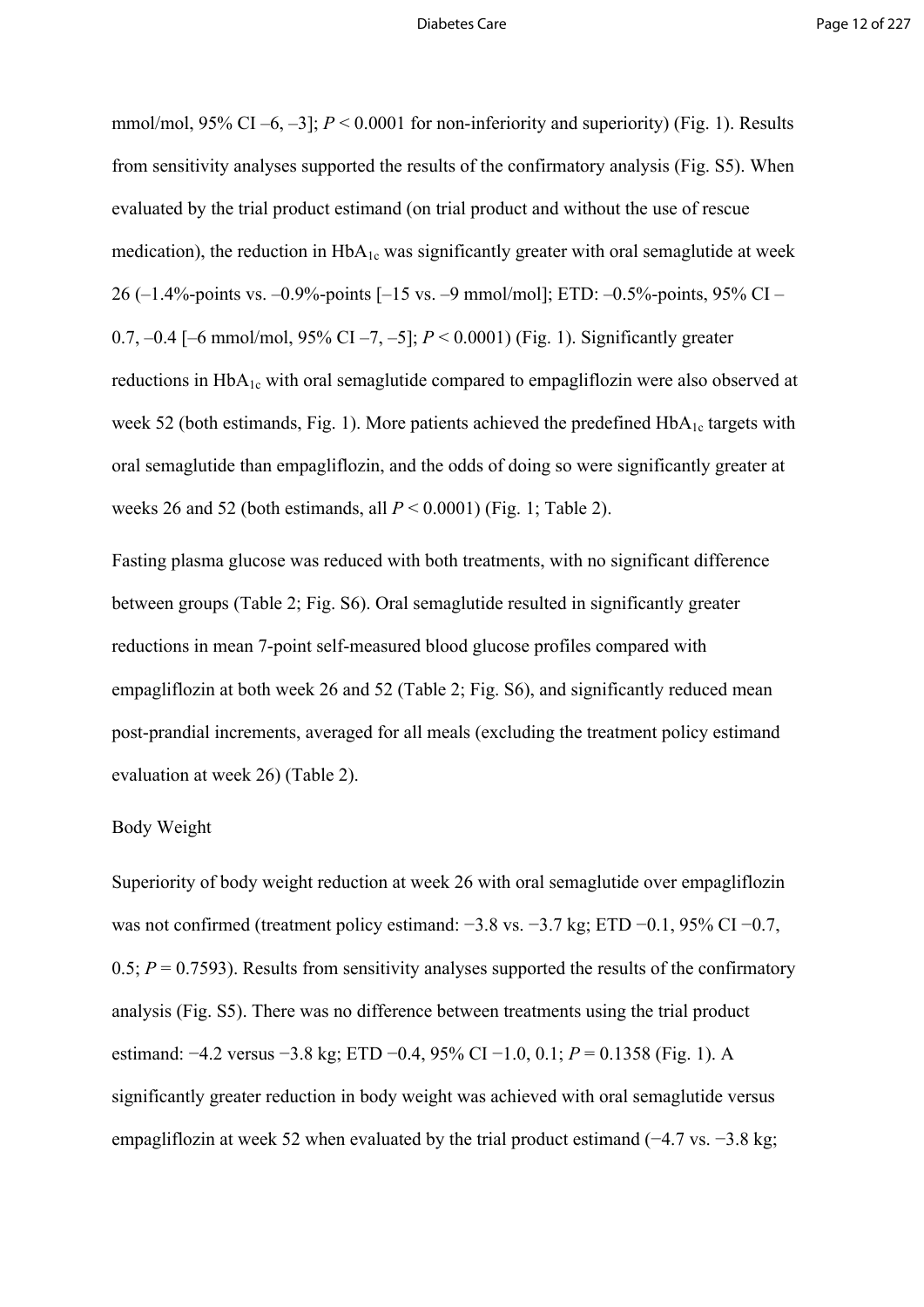ETD  $-0.9$ , 95% CI  $-1.6$ ,  $-0.2$ ;  $P = 0.0114$ ), but not the treatment policy estimand (−3.8 vs. −3.6 kg; ETD −0.2, 95% CI −0.9, 0.5; *P* = 0.6231). Proportions of patients achieving ≥ 5% or  $\geq$  10% weight loss are shown in Fig. 1 and Table 2, respectively. Reductions in waist circumference were significantly greater with oral semaglutide than empagliflozin at week 26 (both estimands) and at week 52 (trial product estimand, Table 2).

### Other Outcomes

More patients achieved the two composite endpoints ( $HbA_{1c}$  < 7% [53 mmol/mol] without severe or symptomatic hypoglycemia and no weight gain, and an absolute reduction in  $HbA_{1c}$ of  $> 1.0\%$ -points [10.9 mmol/mol] and body weight loss of  $> 3\%$ ) with oral semaglutide versus empagliflozin, and the odds of doing so were significantly greater at both weeks 26 and 52 (Table 2). Reduction in C-reactive protein was significantly greater with oral semaglutide versus empagliflozin (Table 2). Other secondary endpoints are presented in Tables 2 and S3.

For the CoEQ, the domains 'craving control' (weeks 26 and 52) and 'craving for savory' (week 52) were significantly improved in favor of oral semaglutide versus empagliflozin (treatment policy estimand). Both domains were significantly in favor of oral semaglutide at both weeks 26 and 52 for the trial product estimand. Patient-reported outcomes are summarized in Fig. S7.

### Safety

The overall number of adverse events and proportion of patients reporting adverse events were similar with oral semaglutide and empagliflozin, and most events were mild-tomoderate severity (Table 3). Fewer patients experienced serious adverse events in the oral semaglutide group. There was one death in the empagliflozin group (undetermined cause). The most frequent adverse event with oral semaglutide was nausea, which was non-serious,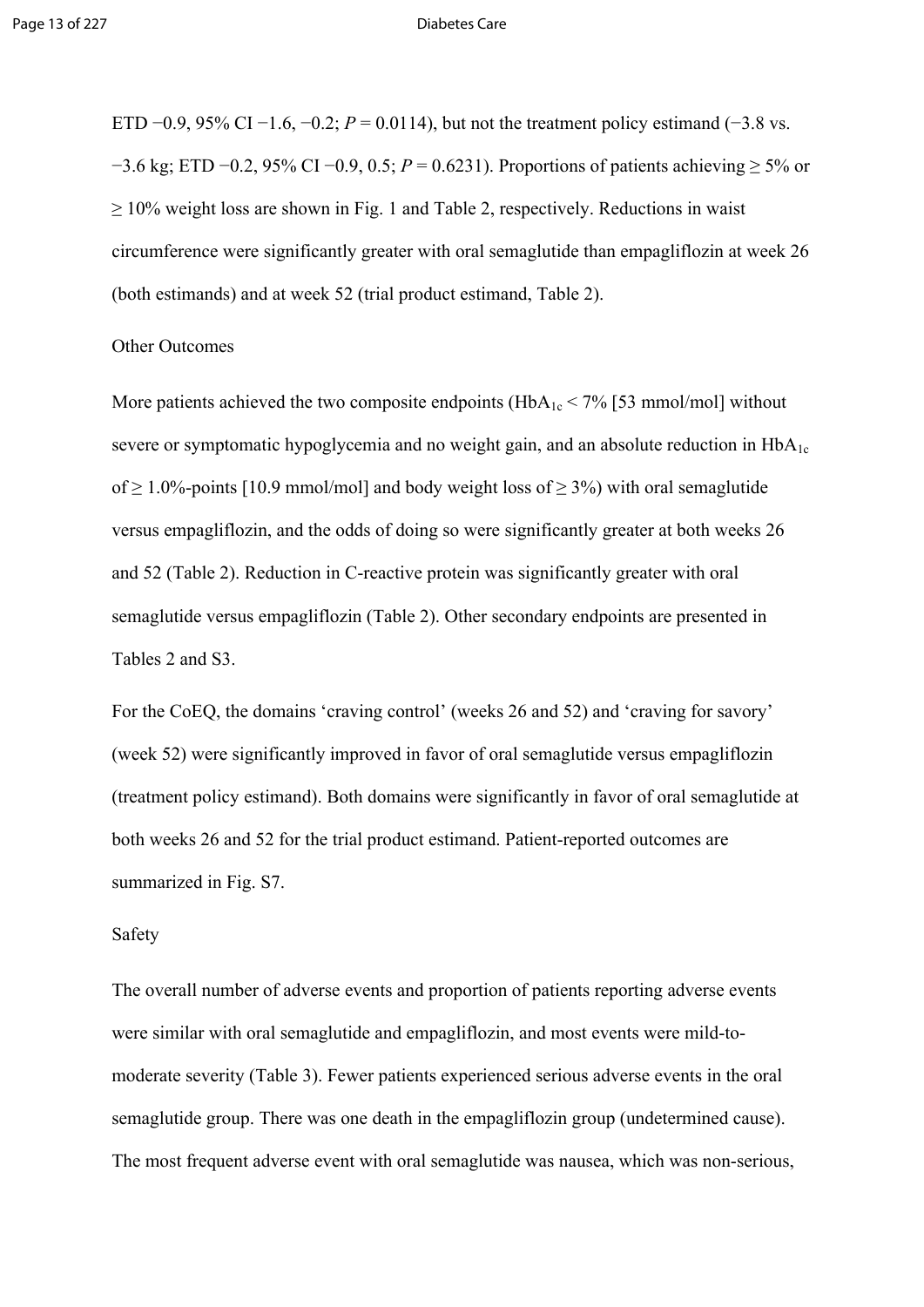usually mild-to-moderate severity, transient, and did not exceed a prevalence of 10% at any time (Table 3, Fig. S8). Female and male genital mycotic infections of mild-to-moderate severity occurred more frequently with empagliflozin compared to oral semaglutide (8.5% and  $6.7\%$  vs.  $2.0\%$  and  $0\%$ , respectively) (Table S4).

Adverse events resulting in trial product discontinuation were more frequent with oral semaglutide than empagliflozin (10.7% vs. 4.4%), and were primarily related to gastrointestinal symptoms (8.0% vs. 0.7%, Table 3). In both groups, premature discontinuations mainly occurred in the first 16 weeks of treatment.

Incidence of severe or confirmed symptomatic hypoglycemic episodes ( $\leq 56$  mg/dL [ $\leq 3.1$ ] mmol/L]) was low and similar in both groups (Table 3). Diabetic retinopathy-related adverse events were reported in 14 patients (3.4%) in the oral semaglutide group and in 5 (1.2%) in the empagliflozin group (in-trial period; Table S5). All such events were identified by routine eye examination as part of the trial protocol, and were non-serious, of mild or moderate severity, and did not require treatment. EAC-confirmed malignant neoplasms were identified in seven patients  $(1.7\%)$  in the oral semaglutide group and two patients  $(0.5\%)$  in the empagliflozin group (in-trial period). There was no clustering of malignancies in any particular organ or system (Table S6). Cardiovascular events occurred at a similar rate in both groups (EAC-confirmed; oral semaglutide,  $n = 5$  [1.2%]; empagliflozin,  $n = 6$  [1.5%]; Table S6). Other EAC-confirmed events and safety assessments are reported in Tables S6 and S7.

### **CONCLUSIONS**

Oral semaglutide is the first oral GLP-1RA to be investigated for the treatment of type 2 diabetes. In PIONEER 2, oral semaglutide was superior to empagliflozin, with meaningful reductions in HbA1c at 26 weeks in patients with type 2 diabetes uncontrolled on metformin monotherapy. Furthermore, the difference between treatments remained significant at 52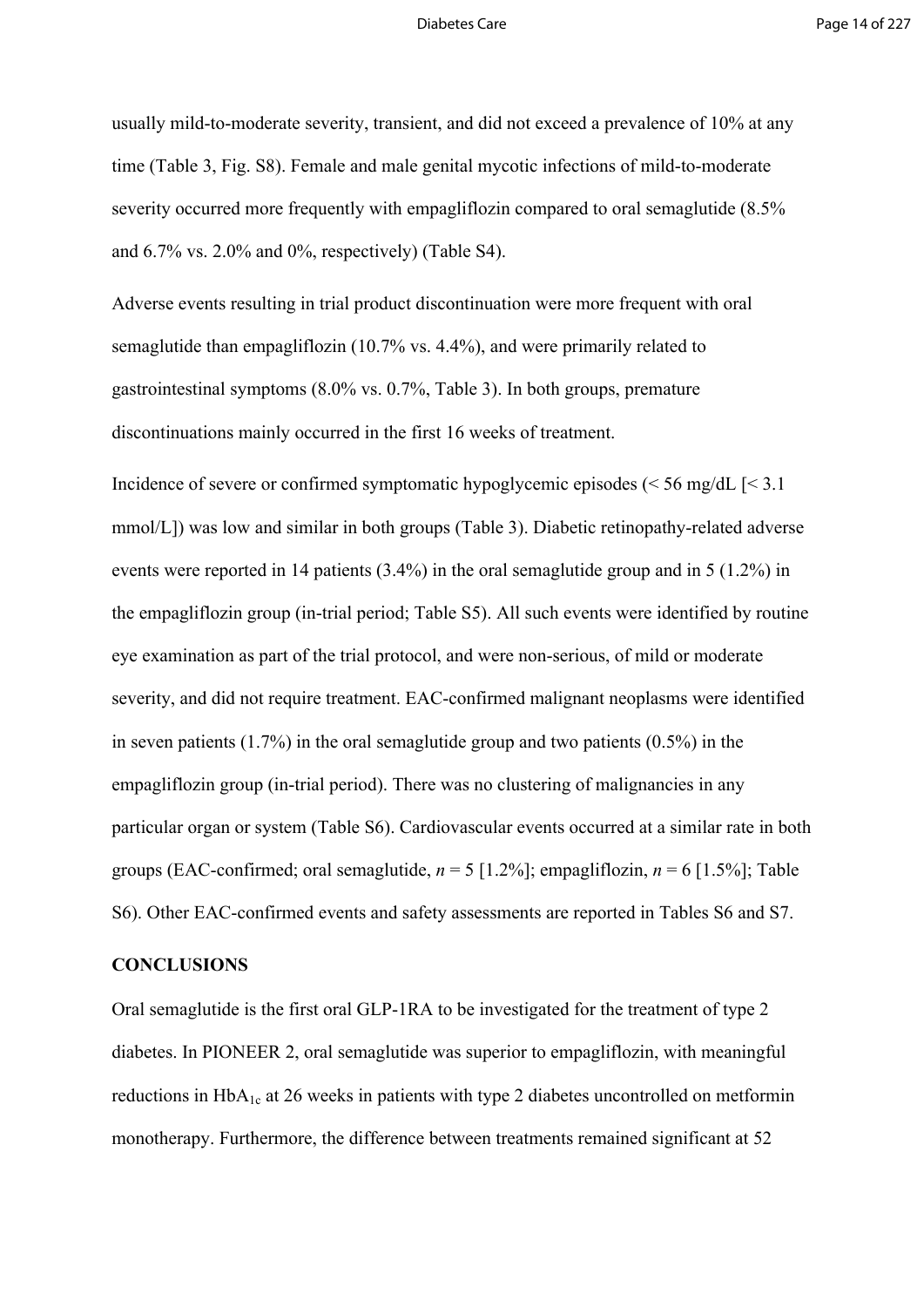weeks. Attainment of ADA-recommended  $HbA_{1c}$  targets at 26 and 52 weeks was also significantly greater with oral semaglutide. Reductions in fasting plasma glucose were similar in both groups, suggesting differences in glycemic control may be mostly driven by the greater reduction in postprandial glucose with oral semaglutide.

Reductions in body weight occurred with both treatments but superiority of oral semaglutide versus empagliflozin could not be confirmed at week 26. However, weight loss in the empagliflozin group stabilized around week 26, whereas in the oral semaglutide group weight loss continued until around week 38 and was significantly greater at 52 weeks based on the trial product estimand. This significantly greater weight loss at 52 weeks with oral semaglutide based on the trial product estimand reflects the treatment effect without the confounding influence of rescue medication and treatment discontinuations. Patients discontinuing oral semaglutide could not be switched to additional anti-diabetic medication with a comparable weight-reducing effect, while patients on empagliflozin could be switched to GLP-1RAs.

The safety profile of oral semaglutide was consistent with previous trials (11-16). More patients prematurely discontinued treatment because of adverse events with oral semaglutide than empagliflozin, mainly due to gastrointestinal symptoms associated with dose escalation. The proportion of adverse events leading to discontinuation of oral semaglutide (10.7%) was similar to previous observations with injectable GLP-1RAs (6–11%) (4,33,34).

The use of subcutaneous semaglutide has previously been associated with a higher rate of diabetic retinopathy-related complications compared with placebo, consistent with the phenomenon of early worsening of pre‐existing diabetic retinopathy secondary to an initial, rapid improvement in glycaemic control (6,35). The possible effect of subcutaneous semaglutide on diabetic eye disease is being further investigated in the ongoing FOCUS trial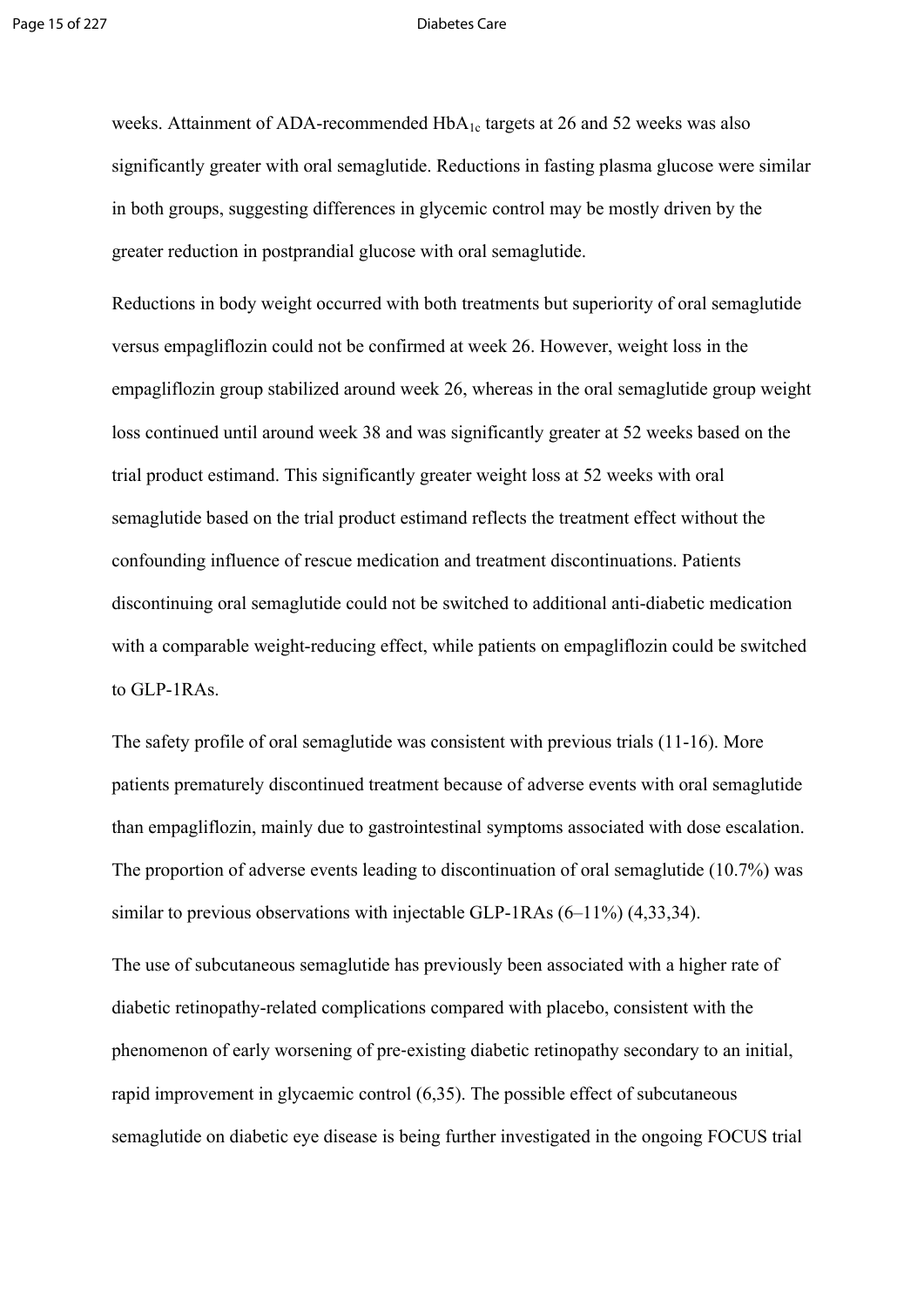(NCT03811561) (36). In the current trial, diabetic retinopathy-related adverse events were more frequent with oral semaglutide compared with empagliflozin, although occurrence was low in both groups (3.4% versus 1.2%). All events were non-serious, most were mild in severity, and none required treatment or led to trial product discontinuation. All were discovered during routine end-of-treatment eye examination and were diagnosed as nonproliferative diabetic retinopathy. In a longer-term 78-week, double-blind trial, no imbalance in the occurrence of diabetic-retinopathy related events were observed between oral semaglutide 3, 7 and 14 mg and sitagliptin  $(6.7\%, 6.0\%, 5.6\%$  and  $7.7\%,$  respectively) (15). Occurrence of diabetic retinopathy-related events was also similar with oral semaglutide and placebo (7.1% versus 6.3%) in a double-blind trial assessing cardiovascular outcomes in patients at high cardiovascular risk (17).

This trial provides a comparison of two increasingly used drug classes that are commonly added to metformin when glycemic control is not achieved. The principal limitation of the trial was the open-label design.

In conclusion, the oral GLP-1 analog oral semaglutide was superior to the SGLT-2 inhibitor empagliflozin for reduction in  $HbA_{1c}$ , but not body weight, at 26 weeks in patients with type 2 diabetes uncontrolled with metformin. Reductions in  $HbA_{1c}$  were significantly greater with oral semaglutide at 52 weeks. Assessed by the trial product estimand, oral semaglutide provided significant reductions in body weight at 52 weeks. Oral semaglutide was well tolerated, with a safety profile consistent with that of GLP-1RAs.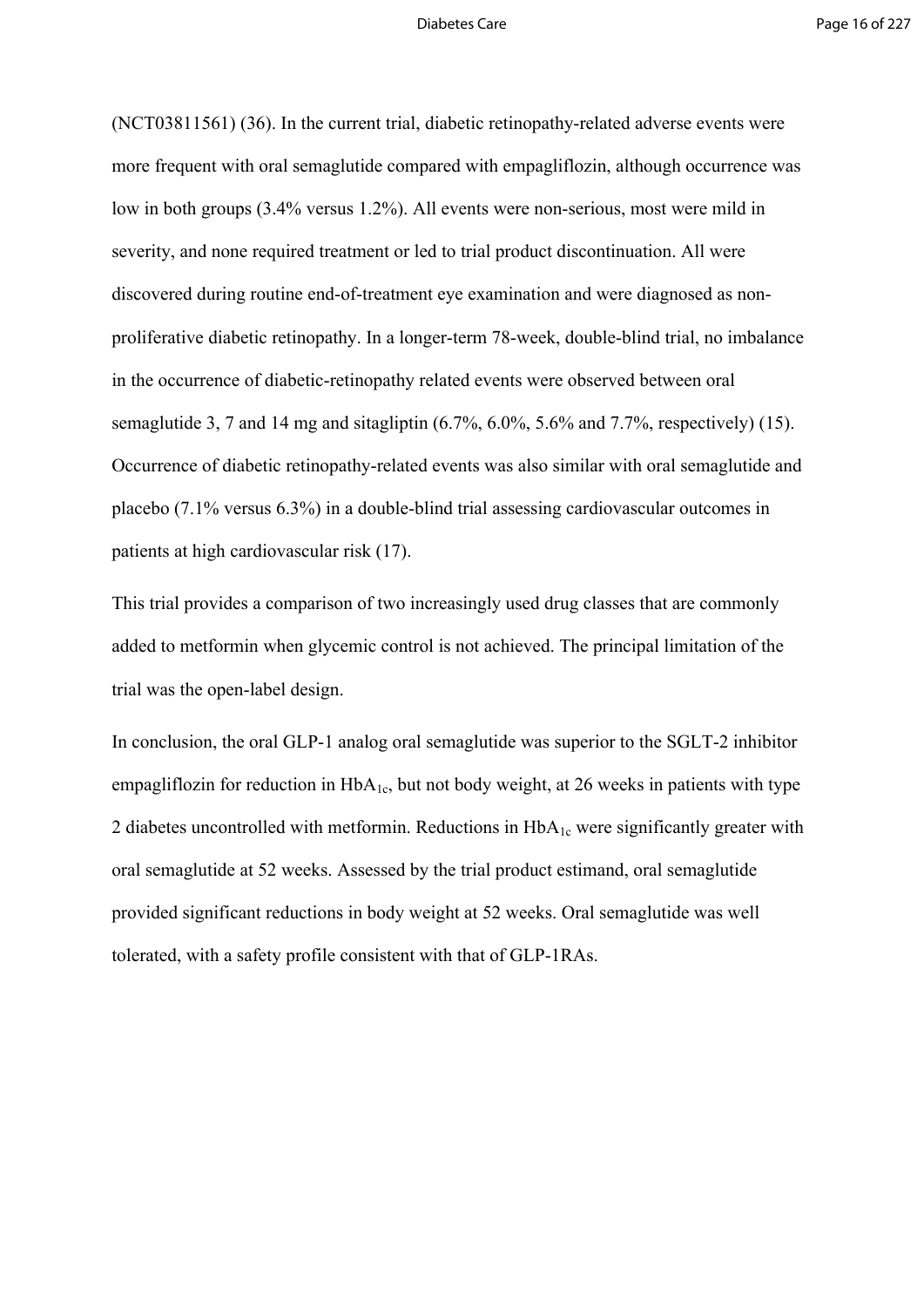### **ACKNOWLEDGEMENTS**

### Author Contributions

H.W.R. and E.M. were signatory investigators on the study, had full access to all of the data in the trial and take responsibility for the integrity of the data and the accuracy of the data analysis. S.O.L. and M.B.T. were involved in the concept and design of the study. A.L.S. was responsible for the statistical analysis. All authors were responsible for the acquisition, analysis, or interpretation of data, and drafting of or critical revision of the manuscript for important intellectual content. H.W.R. and E.M. are the guarantors of this work and had full access to all the data in the study and takes responsibility for the content and accuracy of this publication.

### Additional Contributions

Emisphere is acknowledged for providing a license to the Eligen® Technology, the SNAC component of oral semaglutide. We gratefully thank the patients taking part in this trial, the investigators, all trial site staff, and all Novo Nordisk employees involved in the trial. In addition, we would like to thank Andy Bond of Spirit Medical Communications Group Ltd. for medical writing and editorial assistance (funded by Novo Nordisk A/S), and Brian Bekker Hansen of Novo Nordisk for reviewing the manuscript.

### Conflicts of Interest

H.W.R. reports consulting, advisory boards, clinical research, lecturing for AstraZeneca, Boehringer-Ingelheim, Janssen, Lilly, Merck, Novo Nordisk, Sanofi, and Regeneron. J.R. reports scientific advisory boards, honoraria or consulting fees from Eli Lilly, Novo Nordisk, Sanofi, Janssen, Boehringer Ingelheim, and Intarcia; grants/research support from Merck, Pfizer, Sanofi, Novo Nordisk, Bristol-Myers Squibb, Eli Lilly, GlaxoSmithKline, AstraZeneca, Janssen, Genentech, Boehringer Ingelheim, Intarcia, and Lexicon. L.H.C.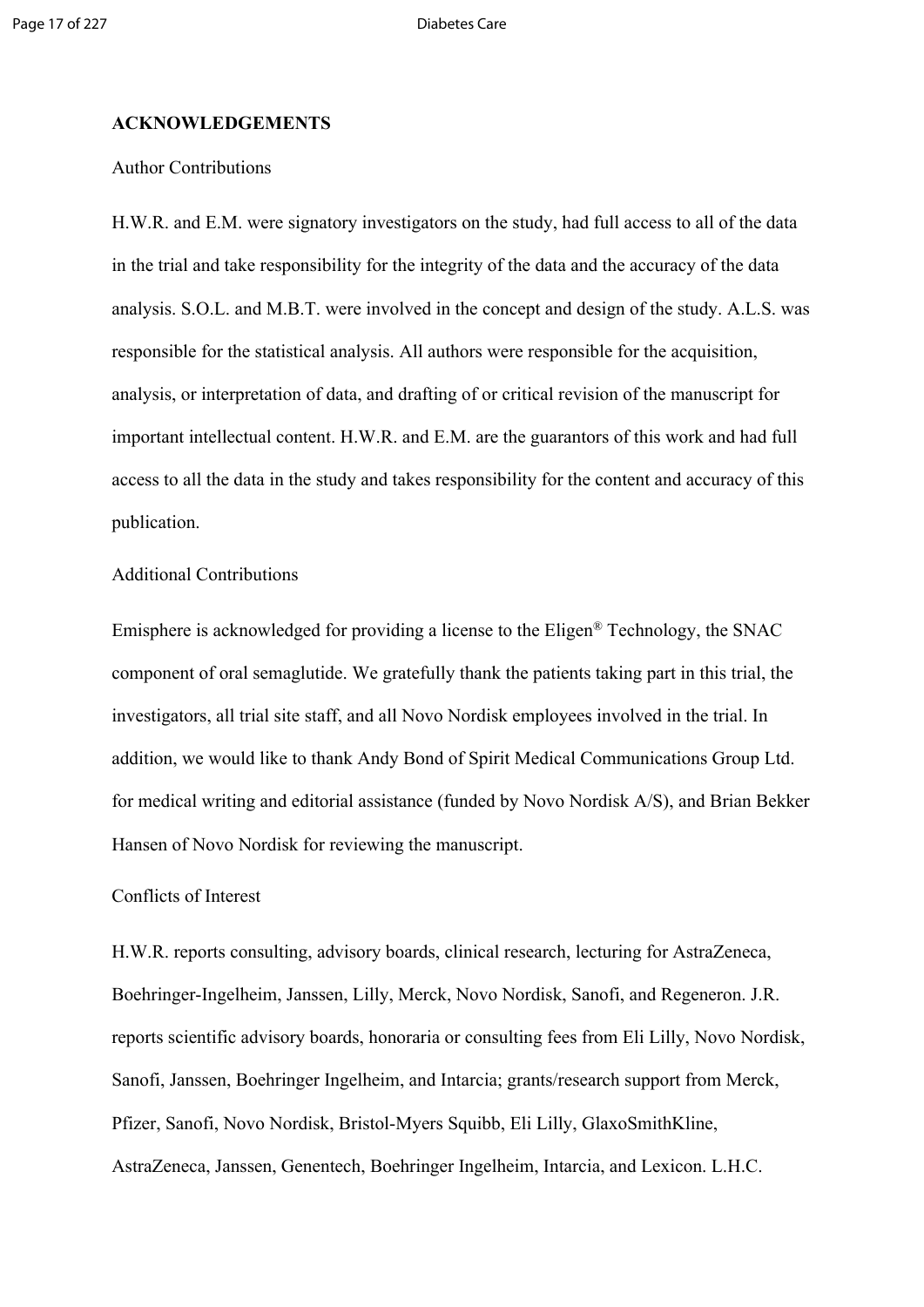reports clinical research for Novo Nordisk, Janssen, Lilly, and Sanofi; lecturing for Sanofi, and Boehringer-Ingelheim. C.D. reports consulting, advisory boards, clinical research, lecturing for AstraZeneca, Boehringer-Ingelheim, Janssen, Lilly, Novo Nordisk, Merck, Sanofi, Takeda, and MSD. J.G. has received speaker's or consulting honoraria from Novo Nordisk, Eli Lilly, Servier, Merck Sharp & Dohme, Bioton (Poland), Merck (Darmstadt), Sanofi, Polpharma (Poland), Polfa Tarchomin (Poland), Astra, and Boehringer Ingelheim. I.L. reports consulting, advisory board, and/or research grants from Novo Nordisk, AstraZeneca, Boehringer-Ingelheim, Sanofi, Lilly, Intarcia, Mannkind, Valeritas, Novartis, Mylan, Merck, and Pfizer. E.M. reports scientific advisory board, consulting, lecturing and/or research grants from AstraZeneca, Boehringer Ingelheim, Eli Lilly, Grupo Ferrer Internacional SA, Intarcia Therapeutics, Inc., Menarini, Janssen Pharmaceuticals, Laboratoires Servier, Merck Sharp & Dohme, Novo Nordisk, and Novartis. S.Ø.L., A.L.S., and M.B.T. are employees of Novo Nordisk A/S; A.L.S. and M.B.T. have shares in Novo Nordisk A/S.

### Meeting Presentation

An abstract of this trial has been accepted for oral presentation at the 79th American Diabetes Association Scientific Sessions, June 7–11, 2019, San Francisco, CA.

### Funding support

This trial was funded by Novo Nordisk A/S, Denmark.

### Role of the Funders/Sponsors

Novo Nordisk (the sponsor) designed the trial, monitored sites, and collected and analyzed the data. Editorial support was funded by the sponsor and provided by independent medical writers under the guidance of the authors.

Data-sharing statement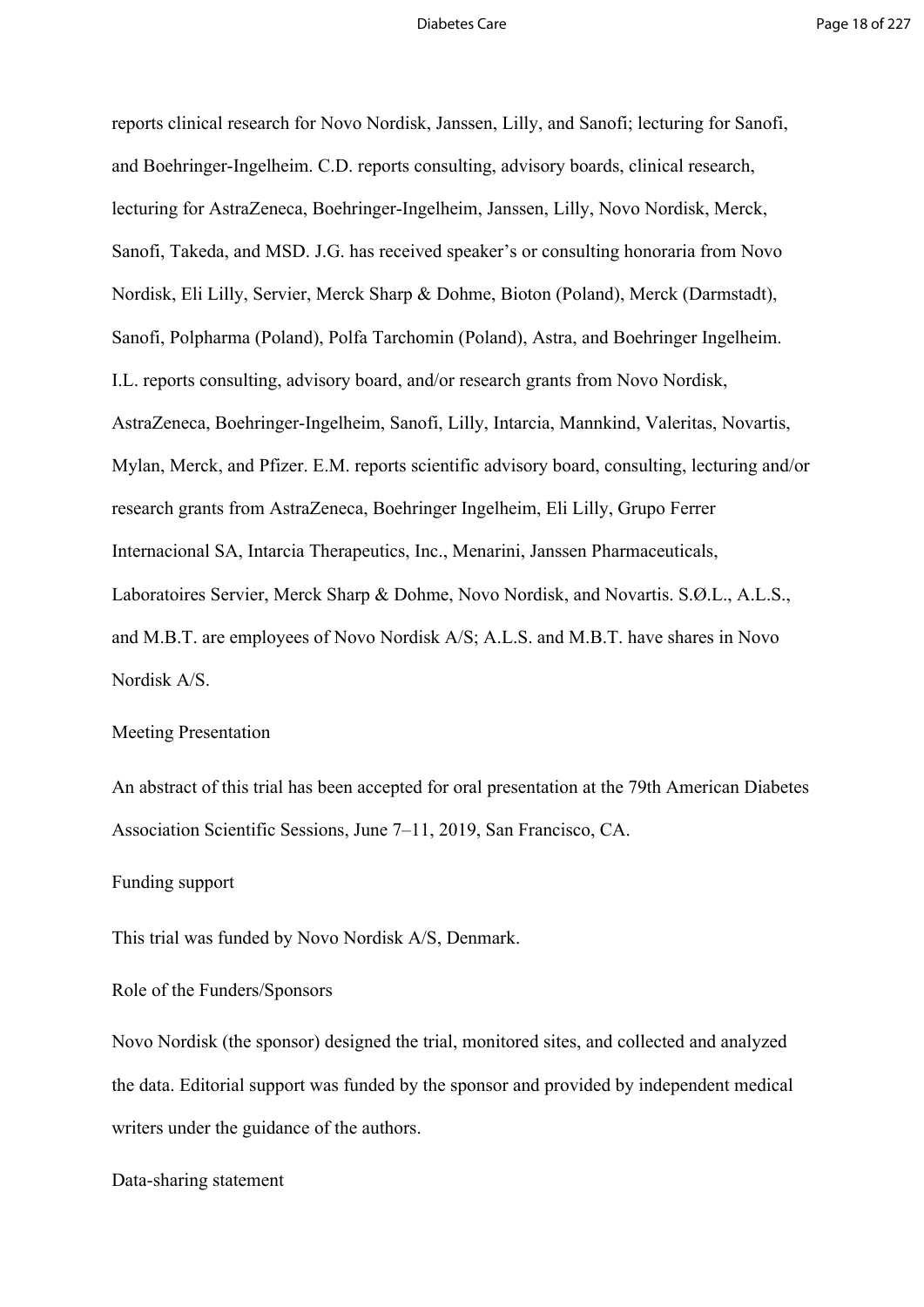Data will be shared with bona fide researchers submitting a research proposal approved by the independent review board. Access request proposals can be found at novonordisktrials.com. Data will be made available after research completion, approval of the product and product use in the European Union and USA. Individual participant data will be shared in data sets in a de-identified/anonymised format using a specialized SAS data platform.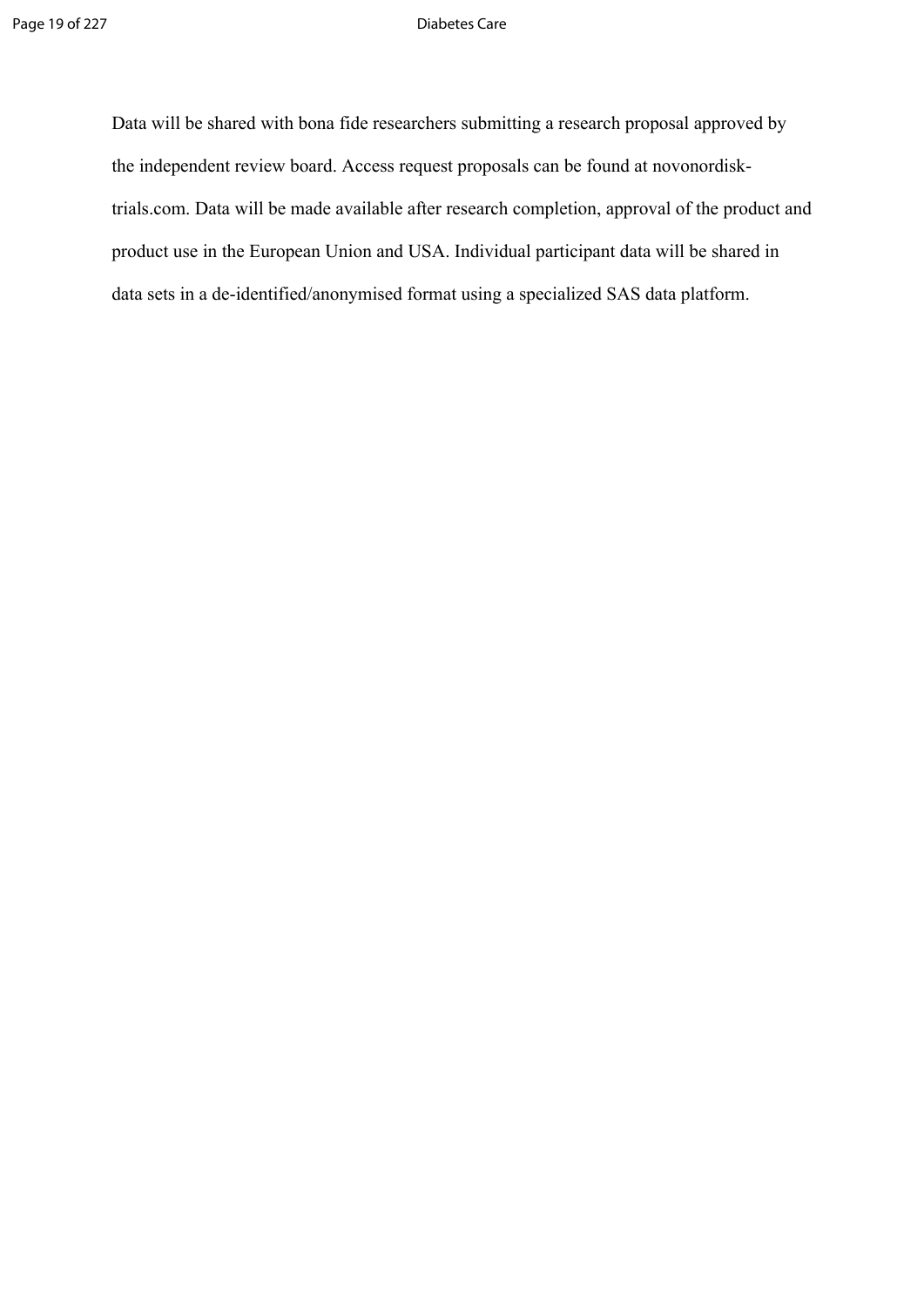### **REFERENCES**

- 1. American Diabetes Association. 9. Pharmacologic approaches to glycemic treatment: standards of medical care in diabetes—2019. Diabetes Care 2019;42(Suppl 1):S90- S102
- 2. Davies MJ, D'Alessio DA, Fradkin J, et al. Management of hyperglycemia in type 2 diabetes, 2018. A consensus report by the American Diabetes Association (ADA) and the European Association for the Study of Diabetes (EASD). Diabetes Care 2018:2669- 2701
- 3. Ahmann AJ, Capehorn M, Charpentier G, et al. Efficacy and safety of once-weekly semaglutide versus exenatide ER in subjects with type 2 diabetes (SUSTAIN 3): A 56 week, open-label, randomized clinical trial. Diabetes Care 2018;41:258-266
- 4. Ahrén B, Masmiquel L, Kumar H, et al. Efficacy and safety of once-weekly semaglutide versus once-daily sitagliptin as an add-on to metformin, thiazolidinediones, or both, in patients with type 2 diabetes (SUSTAIN 2): a 56-week, double-blind, phase 3a, randomised trial. Lancet Diabetes Endocrinol 2017;5:341-354
- 5. Aroda VR, Bain SC, Cariou B, et al. Efficacy and safety of once-weekly semaglutide versus once-daily insulin glargine as add-on to metformin (with or without sulfonylureas) in insulin-naive patients with type 2 diabetes (SUSTAIN 4): a randomised, open-label, parallel-group, multicentre, multinational, phase 3a trial. Lancet Diabetes Endocrinol 2017;5:355-366
- 6. Marso SP, Bain SC, Consoli A, et al. Semaglutide and cardiovascular outcomes in patients with type 2 diabetes. *N* Engl J Med 2016;375:1834-1844
- 7. Pratley RE, Aroda VR, Lingvay I, et al. Semaglutide versus dulaglutide once weekly in patients with type 2 diabetes (SUSTAIN 7): a randomised, open-label, phase 3b trial. Lancet Diabetes Endocrinol 2018;6:275-286
- 8. Rodbard HW, Lingvay I, Reed J, et al. Semaglutide added to basal insulin in type 2 diabetes (SUSTAIN 5): A randomized, controlled trial. J Clin Endocrinol Metab 2018;103:2291-2301
- 9. Sorli C, Harashima SI, Tsoukas GM, et al. Efficacy and safety of once-weekly semaglutide monotherapy versus placebo in patients with type 2 diabetes (SUSTAIN 1): a double-blind, randomised, placebo-controlled, parallel-group, multinational, multicentre phase 3a trial. Lancet Diabetes Endocrinol 2017;5:251-260
- 10. Buckley ST, Bækdal TA, Vegge A, et al. Transcellular stomach absorption of a derivatized glucagon-like peptide-1 receptor agonist. Sci Transl Med 2018;10. pii: eaar7047
- 11. Davies M, Pieber TR, Hartoft-Nielsen ML, Hansen OKH, Jabbour S, Rosenstock J. Effect of oral semaglutide compared with placebo and subcutaneous semaglutide on glycemic control in patients with type 2 diabetes: A randomized clinical trial. JAMA 2017;318:1460-1470
- 12. Aroda VR, Rosenstock J, Terauchi Y, et al.PIONEER 1: Randomized Clinical Trial Comparing the Efficacy and Safety of Oral Semaglutide Monotherapy with Placebo in Patients with Type 2 Diabetes. Diabetes Care. 2019 Jun 11. pii: dc190749. doi: 10.2337/dc19-0749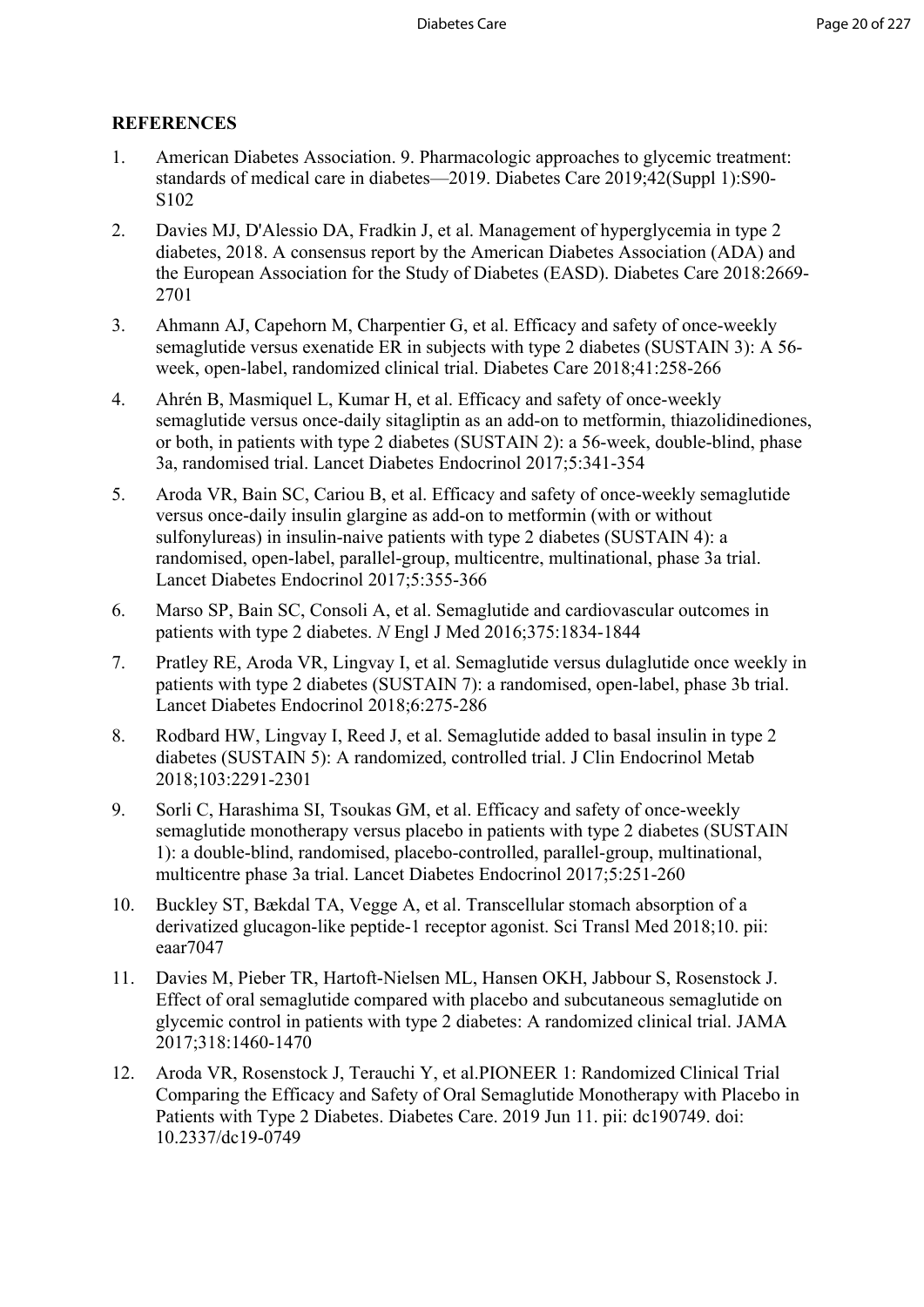- 13. Pratley R, Amod A, Hoff ST, et al. Oral semaglutide versus subcutaneous liraglutide and placebo in type 2 diabetes (PIONEER 4): a randomised, double-blind, phase 3a trial. Lancet. 2019 Jun 7. pii: S0140-6736(19)31271-1. doi: 10.1016/S0140- 6736(19)31271-1
- 14. Mosenzon O, Blicher TM, Rosenlund S, et al. Efficacy and safety of oral semaglutide in patients with type 2 diabetes and moderate renal impairment (PIONEER 5): a placebo-controlled, randomised, phase 3a trial. Lancet Diabetes Endocrinol. 2019;7:515-527
- 15. Rosenstock J, Allison D, Birkenfeld AL, et al. Effect of additional oral semaglutide vs sitagliptin on glycated hemoglobin in adults with type 2 diabetes uncontrolled with metformin alone or with sulfonylurea: The PIONEER 3 randomized clinical trial. JAMA 2019;321:1466-1480
- 16. Pieber TR, Bode B, Mertens A, et al. Efficacy and safety of oral semaglutide with flexible dose adjustment versus sitagliptin in type 2 diabetes (PIONEER 7): a multicentre, open-label, randomised, phase 3a trial. Lancet Diabetes Endocrinol. 2019;7:528-539
- 17. Husain M, Birkenfeld AL, Donsmark M, et al. Oral semaglutide and cardiovascular outcomes in patients with type 2 diabetes. N Engl J Med. 2019 Jun 11. doi: 10.1056/NEJMoa1901118
- 18. Roden M, Weng J, Eilbracht J, et al. Empagliflozin monotherapy with sitagliptin as an active comparator in patients with type 2 diabetes: a randomised, double-blind, placebo-controlled, phase 3 trial. Lancet Diabetes Endocrinol 2013;1:208-219
- 19. Haring HU, Merker L, Seewaldt-Becker E, et al. Empagliflozin as add-on to metformin plus sulfonylurea in patients with type 2 diabetes: a 24-week, randomized, doubleblind, placebo-controlled trial. Diabetes Care 2013;36:3396-3404
- 20. Haring HU, Merker L, Seewaldt-Becker E, et al. Empagliflozin as add-on to metformin in patients with type 2 diabetes: a 24-week, randomized, double-blind, placebocontrolled trial. Diabetes Care 2014;37:1650-1659
- 21. Kovacs CS, Seshiah V, Swallow R, et al. Empagliflozin improves glycaemic and weight control as add-on therapy to pioglitazone or pioglitazone plus metformin in patients with type 2 diabetes: a 24-week, randomized, placebo-controlled trial. Diabetes Obes Metab 2014;16:147-158
- 22. Ridderstrale M, Andersen KR, Zeller C, et al. Comparison of empagliflozin and glimepiride as add-on to metformin in patients with type 2 diabetes: a 104-week randomised, active-controlled, double-blind, phase 3 trial. Lancet Diabetes Endocrinol 2014;2:691-700
- 23. Zinman B, Wanner C, Lachin JM, et al. Empagliflozin, cardiovascular outcomes, and mortality in type 2 diabetes. *N* Engl J Med 2015;373:2117-2128
- 24. ICH Harmonised Tripartite Guideline. Statistical Principles for Clinical Trials E9 [article online], 1998. Available from <https://www.ich.org/products/guidelines/efficacy/article/efficacy-guidelines.html>. Accessed 24 April 2019
- 25. ICH Harmonised Tripartite Guideline. Estimands and Sensitivity Analysis in Clinical Trials E9 (R1) [article online], 2017. Available from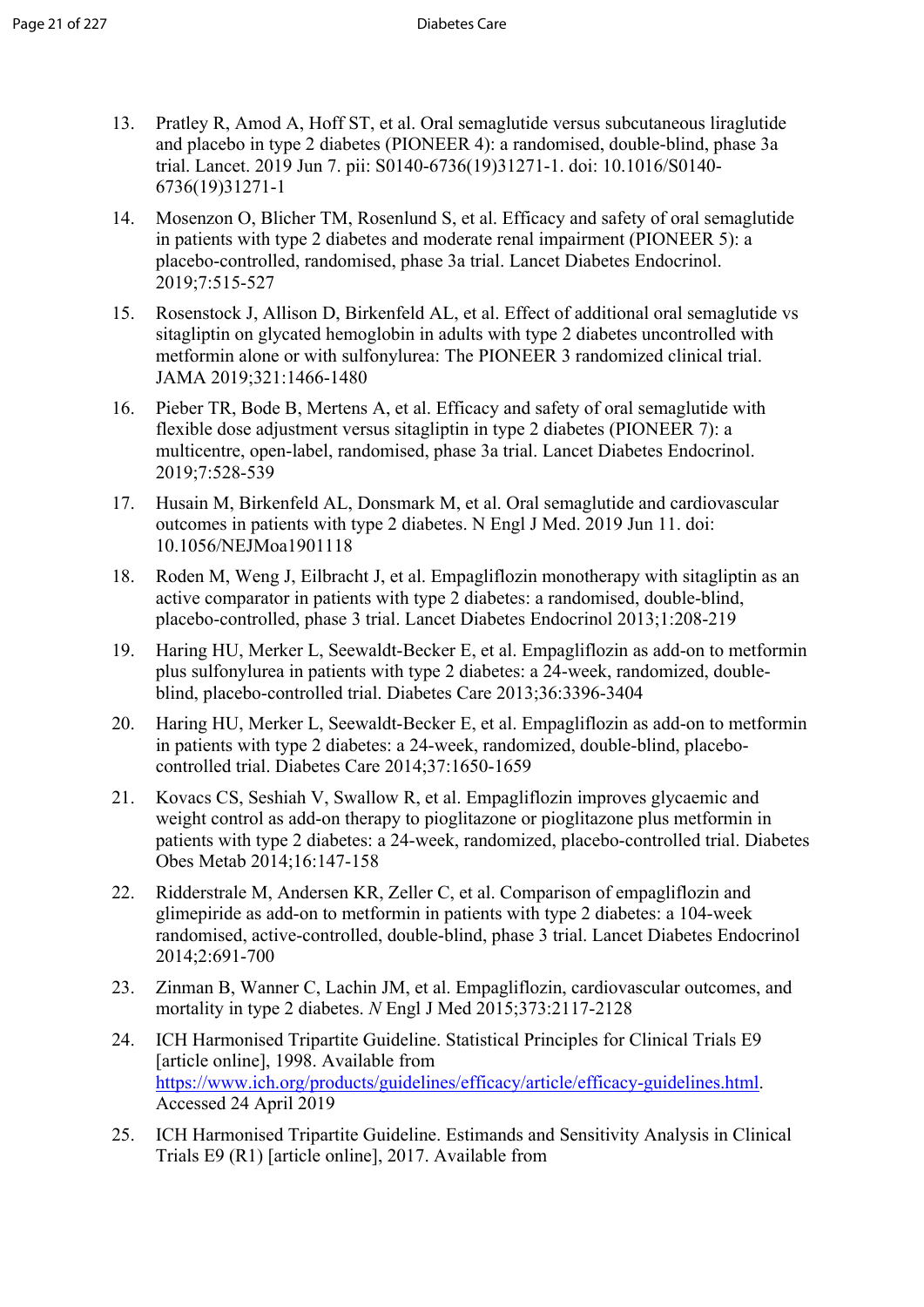[https://www.ich.org/products/guidelines/efficacy/article/efficacy-guidelines.html.](https://www.ich.org/products/guidelines/efficacy/article/efficacy-guidelines.html.%20Accessed%2024%20April%202019)  [Accessed 24 April 2019](https://www.ich.org/products/guidelines/efficacy/article/efficacy-guidelines.html.%20Accessed%2024%20April%202019)

- 26. Aroda VR, Saugstrup T, Buse JB, Donsmark M, Zacho J, Davies MJ. Incorporating and Interpreting Regulatory Guidance on Estimands in Diabetes Clinical Trials: The PIONEER 1 Randomized Clinical Trial as an Example. Diabetes Obes Metab. 2019 Jun 5. doi: 10.1111/dom.13804
- 27. Maruish ME (Ed.). User's manual for the SF-36v2 Health Survey. Lincoln, RI: QualityMetric Inc.; 2011
- 28. Dalton M, Finlayson G, Hill A, Blundell J. Preliminary validation and principal components analysis of the Control of Eating Questionnaire (CoEQ) for the experience of food craving. Eur J Clin Nutr 2015;69:1313-1317
- 29. Seaquist ER, Anderson J, Childs B, et al. Hypoglycemia and diabetes: a report of a workgroup of the American Diabetes Association and the Endocrine Society. Diabetes Care 2013;36:1384-1395
- 30. Bretz F, Posch M, Glimm E, Klinglmueller F, Maurer W, Rohmeyer K. Graphical approaches for multiple comparison procedures using weighted Bonferroni, Simes, or parametric tests. Biom J 2011;53:894-913
- 31. Little RJA, Rubin DB. *Statistical Analysis with Missing Data*. New York: John Wiley & Sons, 1987
- 32. Koch GG. Comments on 'Current issues in non-inferiority trials' by Thomas R. Fleming, Statistics in Medicine. Stat Med 2008;27:333-342
- 33. Pratley RE, Nauck M, Bailey T, et al. Liraglutide versus sitagliptin for patients with type 2 diabetes who did not have adequate glycaemic control with metformin: a 26 week, randomised, parallel-group, open-label trial. Lancet 2010;375:1447-1456
- 34. Nauck M, Weinstock RS, Umpierrez GE, Guerci B, Skrivanek Z, Milicevic Z. Efficacy and safety of dulaglutide versus sitagliptin after 52 weeks in type 2 diabetes in a randomized controlled trial (AWARD-5). Diabetes Care 2014;37:2149-2158
- 35. Vilsbøll T, Bain SC, Leiter LA, et al. Semaglutide, reduction in glycated haemoglobin and the risk of diabetic retinopathy. Diabetes Obes Metab. 2018;20:889-897
- 36. Clinicaltrials.gov. NCT03811561. A research study to look at how semaglutide compared to placebo affects diabetic eye disease in people with type 2 diabetes (FOCUS).<https://clinicaltrials.gov/ct2/show/NCT03811561>Accessed 02 September 2019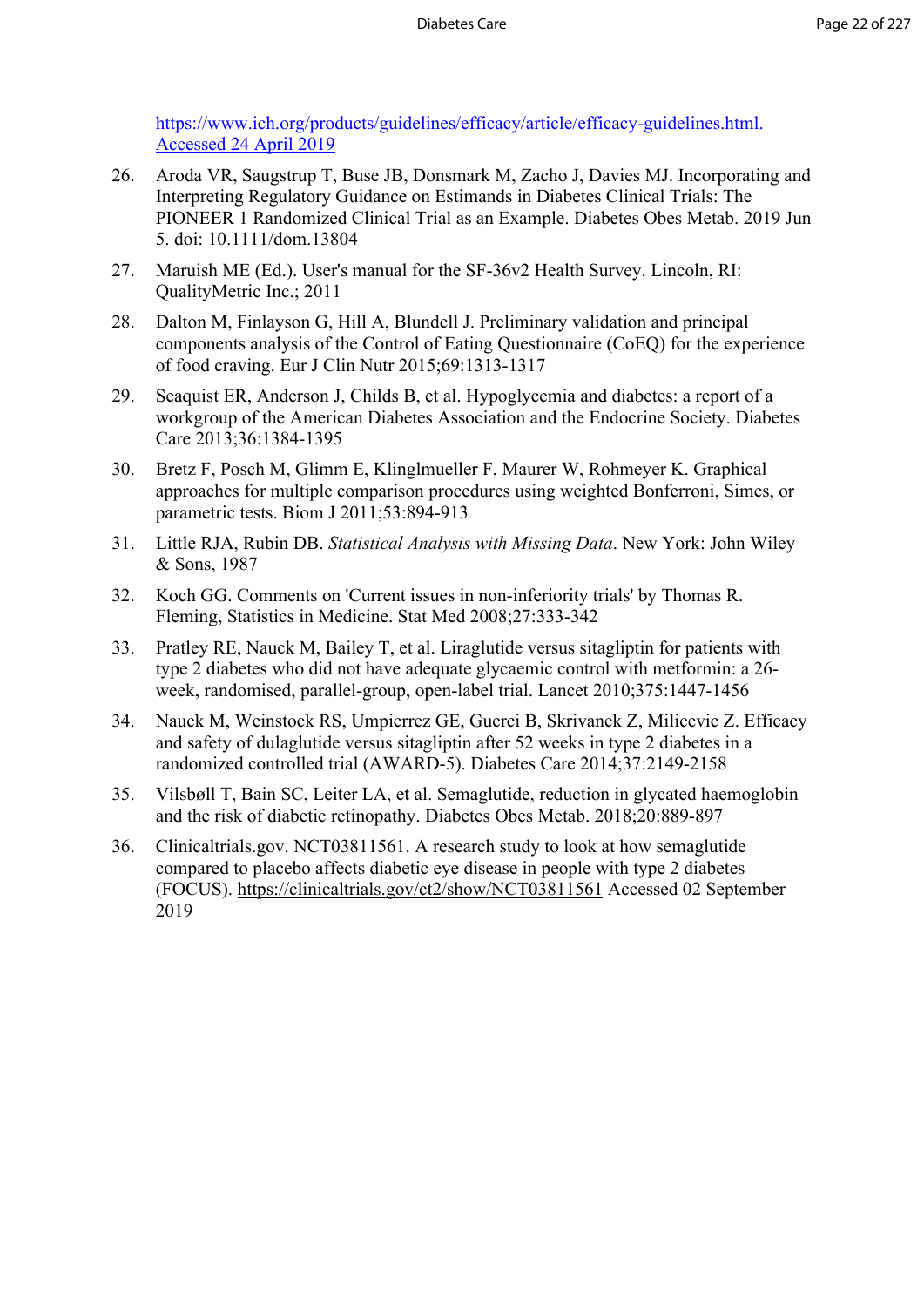## TABLES

# Table 1—Baseline Characteristics and Demographics

|                                            | Oral semaglutide    | Empagliflozin       |                   |
|--------------------------------------------|---------------------|---------------------|-------------------|
|                                            | 14 mg ( $N = 411$ ) | 25 mg ( $N = 410$ ) | Total $(N = 821)$ |
| Age (years), mean (SD)                     | 57(10)              | 58 (10)             | 58 (10)           |
| Female, $n$ $(\%)$                         | 205 (49.9)          | 201 (49.0)          | 406 (49.5)        |
| Race, $n$ $\left(\frac{9}{6}\right)$       |                     |                     |                   |
| White                                      | 355 (86.4)          | 353 (86.1)          | 708 (86.2)        |
| <b>Black or African</b><br>American        | 26(6.3)             | 33(8.0)             | 59(7.2)           |
| Asian                                      | 28(6.8)             | 21(5.1)             | 49(6.0)           |
| Other                                      | 2(0.5)              | 3(0.7)              | 5(0.6)            |
| Ethnicity, $n$ $\left(\frac{9}{6}\right)$  |                     |                     |                   |
| Hispanic or Latino                         | 91(22.1)            | 108(26.3)           | 199 (24.2)        |
| Duration of diabetes<br>(years), mean (SD) | 7.2(5.8)            | 7.7(6.3)            | 7.4(6.1)          |
| Body weight (kg), mean<br>(SD)             | 91.9(20.5)          | 91.3(20.1)          | 91.6(20.3)        |
| BMI ( $\text{kg/m}^2$ ), mean (SD)         | 32.9(6.3)           | 32.8(5.9)           | 32.8(6.1)         |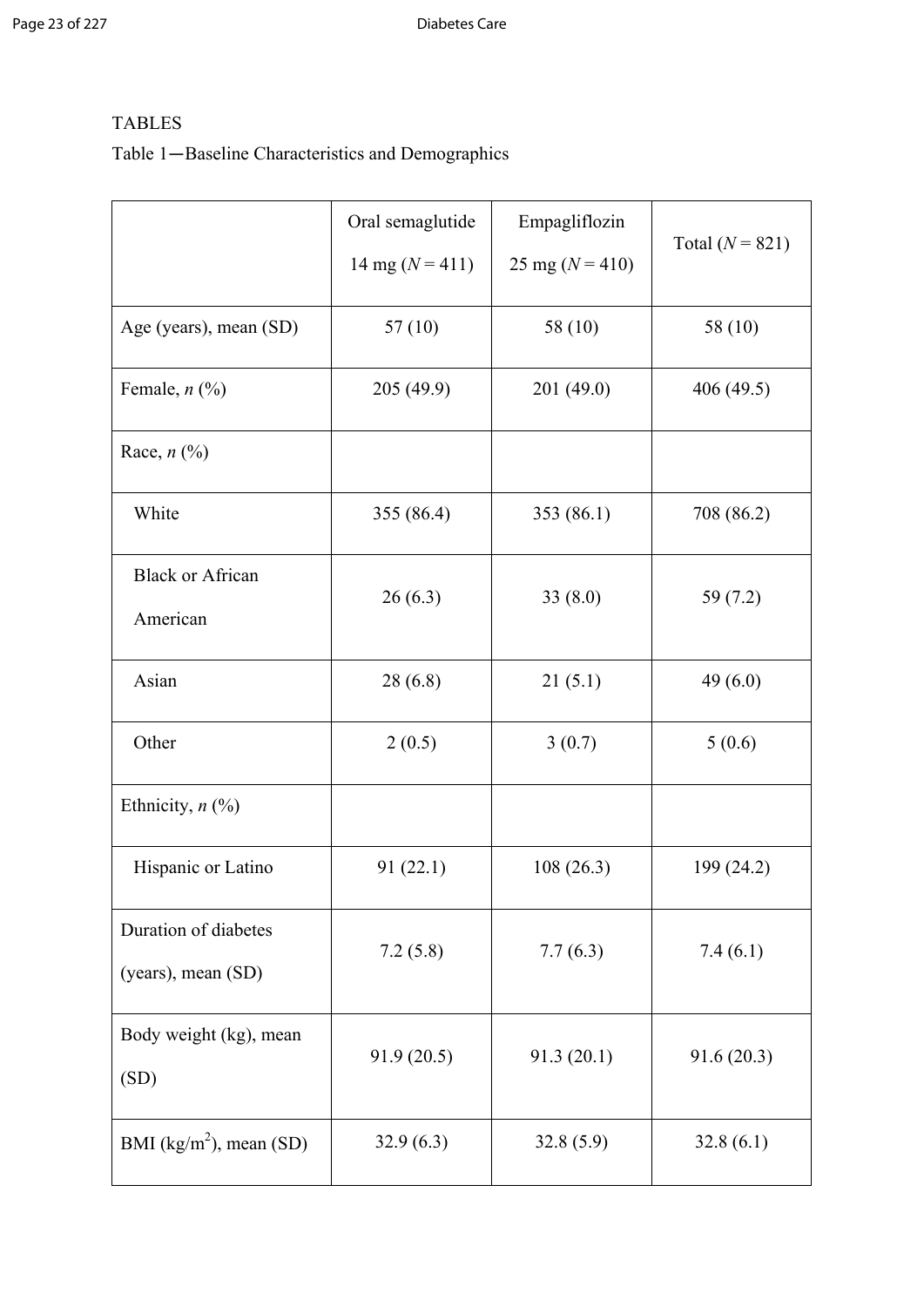| $HbA_{1c}$ (%, mmol/mol),<br>mean(SD)                                         | 8.1(0.9), 65(10)          | 8.1(0.9), 65(10)          | 8.1(0.9), 65(10)          |
|-------------------------------------------------------------------------------|---------------------------|---------------------------|---------------------------|
| Fasting plasma glucose<br>$(mmol/L, mg/dL)$ , mean<br>(SD)                    | 9.5(2.3), 171.5<br>(41.8) | 9.7(2.5), 174.0<br>(45.2) | 9.6(2.4), 172.8<br>(43.5) |
| Estimated glomerular<br>filtration rate*<br>$(mL/min/1.73 m2)$ , mean<br>(SD) | 96(15)                    | 95(15)                    | 95(15)                    |

\* Glomerular filtration rate was estimated by the Chronic Kidney Disease Epidemiology

Collaboration (CKD-EPI) formula. SD, standard deviation.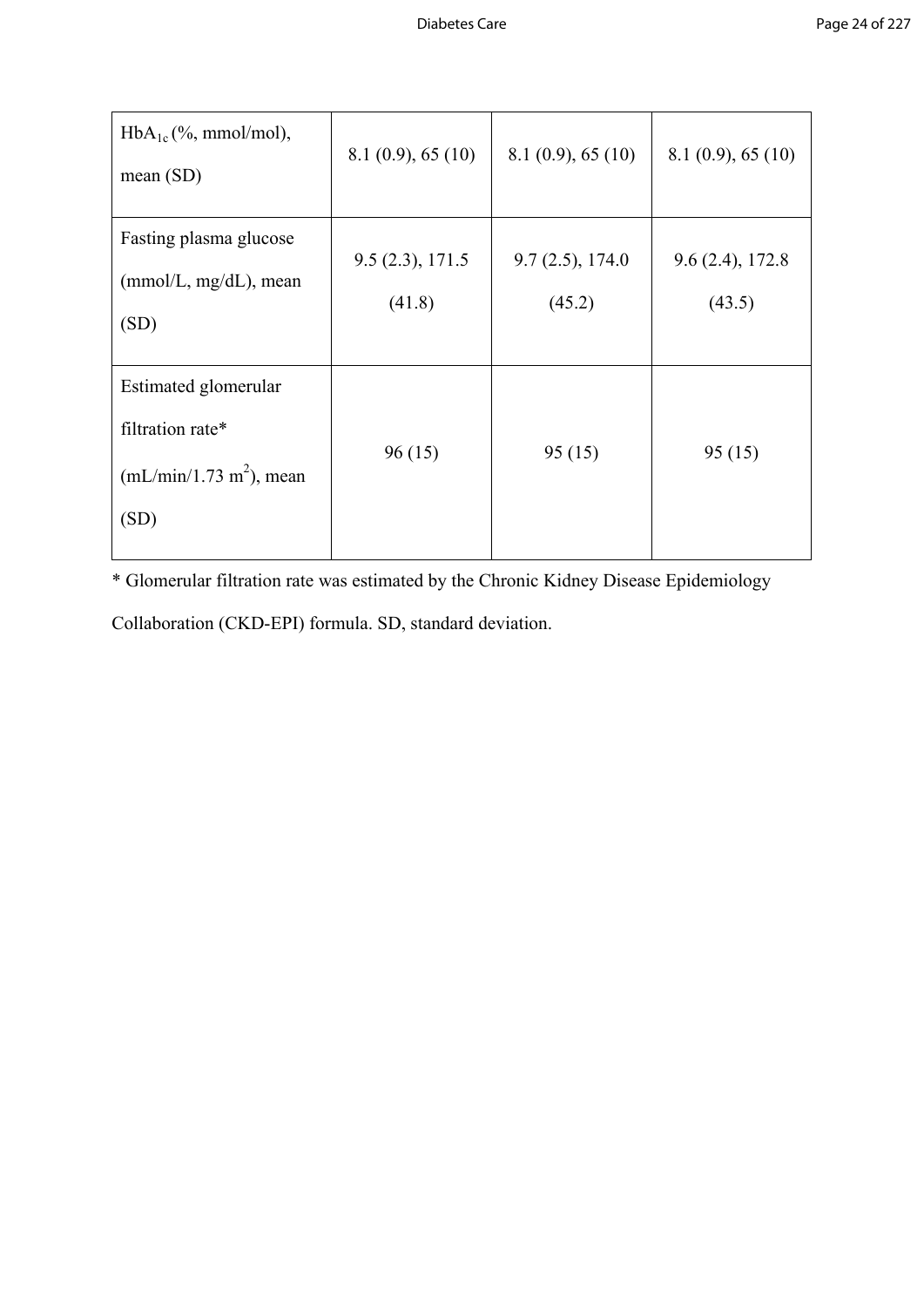# Table 2—Selected Secondary Endpoints (Treatment Policy Estimand and Trial Product Estimand)<sup>a</sup>

|                                                                |                                        | Treatment policy estimand        |                                        |                         |                                        | Trial product estimand  |                                        |                           |  |
|----------------------------------------------------------------|----------------------------------------|----------------------------------|----------------------------------------|-------------------------|----------------------------------------|-------------------------|----------------------------------------|---------------------------|--|
|                                                                |                                        | Week 26                          | Week 52                                |                         | Week 26                                |                         | Week 52                                |                           |  |
|                                                                | Oral<br>semaglutide<br>$14 \text{ mg}$ | Empagliflozin<br>$25 \text{ mg}$ | Oral<br>semaglutide<br>$14 \text{ mg}$ | Empagliflozi<br>n 25 mg | Oral<br>semaglutide<br>$14 \text{ mg}$ | Empagliflozi<br>n 25 mg | Oral<br>semaglutide<br>$14 \text{ mg}$ | Empaglifloz<br>in $25$ mg |  |
| Patients, $n$                                                  | 411                                    | 410                              | 411                                    | 410                     | 411                                    | 410                     | 411                                    | 410                       |  |
| $HbA_{1c} \le 6.5\%$ (48 mmol/mol)                             |                                        |                                  |                                        |                         |                                        |                         |                                        |                           |  |
| Patients reaching<br>endpoint, $n$ $(\%)$                      | 186(47.4)                              | 68 (17.2)                        | 182(47.4)                              | 83 (21.7)               | 181(52.2)                              | 68(18.0)                | 164(54.1)                              | 74 (23.4)                 |  |
| <b>Estimated OR</b><br>$(95\% \text{ CI})$ oral<br>semaglutide | 4.62 (3.28, 6.52); $P < 0.0001$        |                                  | 3.36 (2.43, 4.66); $P < 0.0001$        |                         | 5.61 $(3.93, 8.01)$ ;<br>P < 0.0001    |                         | 4.32(3.05, 6.13);<br>P < 0.0001        |                           |  |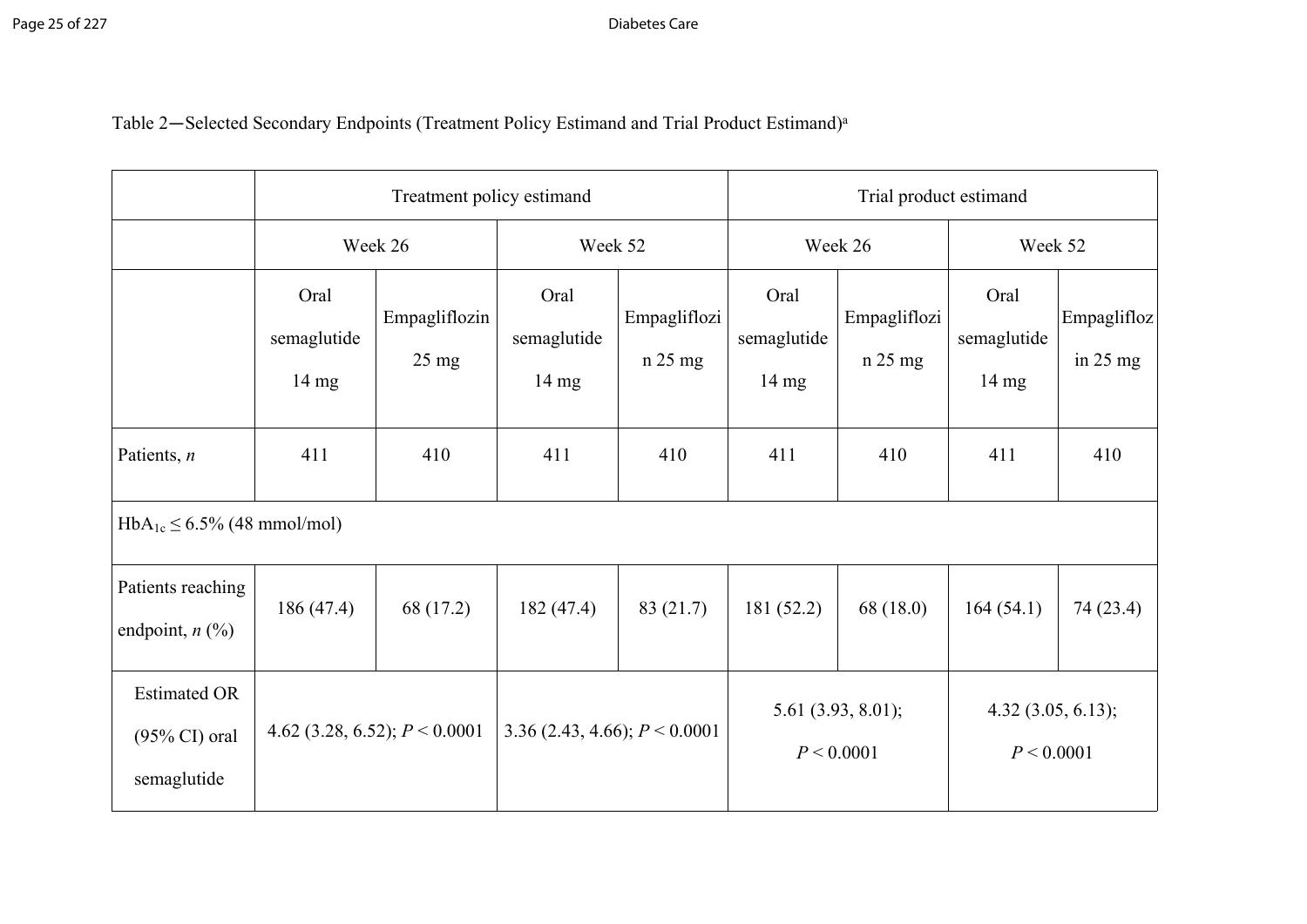| VS.                                                                                                  |           |                                 |                                 |         |          |                                   |                                       |         |
|------------------------------------------------------------------------------------------------------|-----------|---------------------------------|---------------------------------|---------|----------|-----------------------------------|---------------------------------------|---------|
| empagliflozin;                                                                                       |           |                                 |                                 |         |          |                                   |                                       |         |
| $P$ value                                                                                            |           |                                 |                                 |         |          |                                   |                                       |         |
| Body weight reduction $\geq 10\%$                                                                    |           |                                 |                                 |         |          |                                   |                                       |         |
| Patients reaching<br>endpoint, $n$ (%)                                                               | 49 (12.5) | 27(6.8)                         | 58 (15.0)                       | 30(7.8) | 49(14.1) | 27(7.1)                           | 56(18.2)                              | 28(8.7) |
| <b>Estimated OR</b><br>$(95\% \text{ CI})$ oral<br>semaglutide<br>VS.<br>empagliflozin;<br>$P$ value |           | 1.98 (1.21, 3.25); $P = 0.0066$ | 2.05 (1.28, 3.28); $P = 0.0028$ |         |          | 2.18(1.33, 3.57);<br>$P = 0.0021$ | $2.51$ $(1.57, 4.01)$ ;<br>P < 0.0001 |         |
| $HbA_{1c}$ < 7% (53 mmol/mol) without hypoglycemia† and no weight gain                               |           |                                 |                                 |         |          |                                   |                                       |         |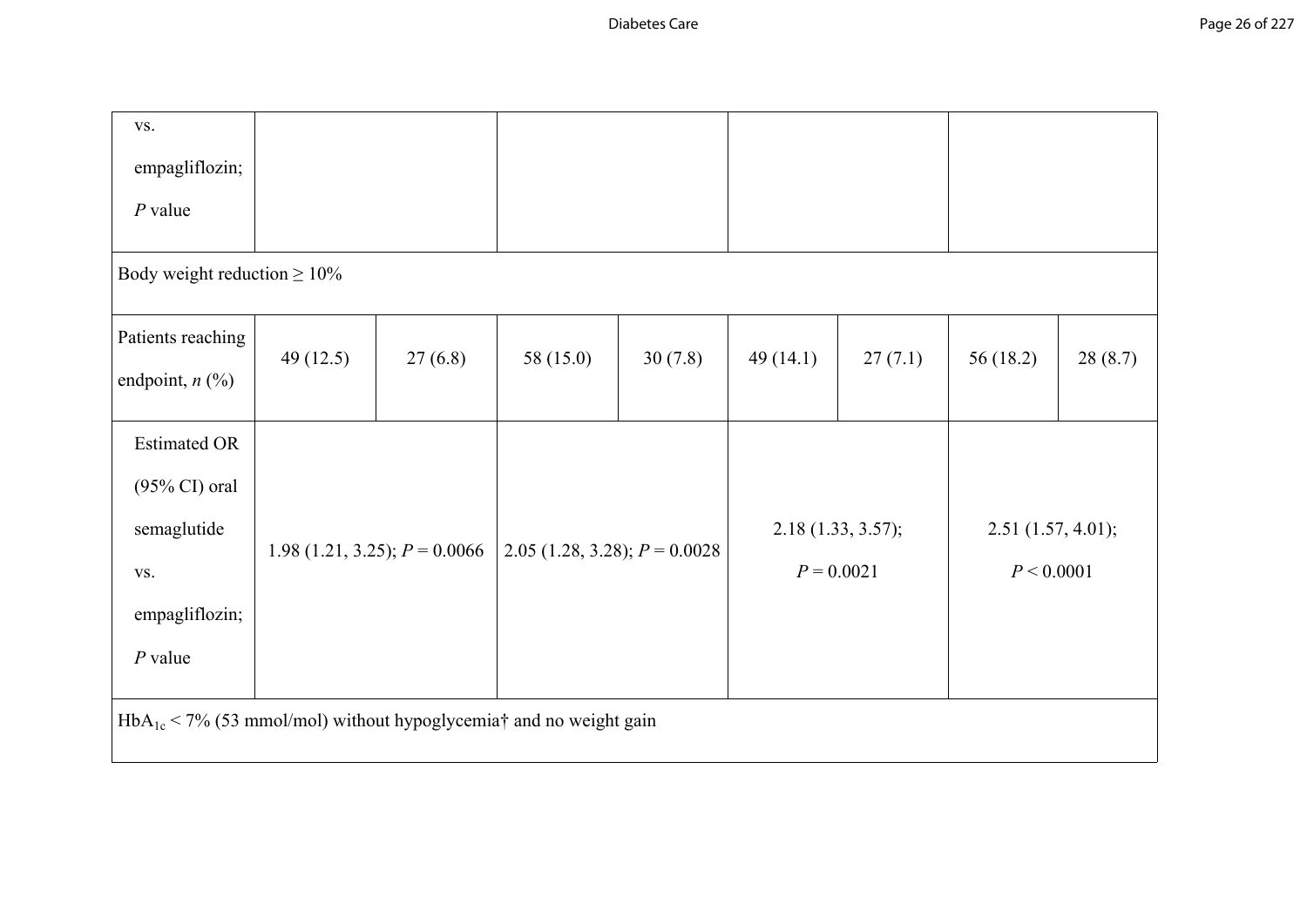| Patients reaching<br>endpoint, $n$ (%)                                                            | 237(60.5)                       | 141(35.7) | 214(55.7)                       | 149(39.0) | 222(64.0)                          | 139(36.8) | 191(63.0)                       | 139(44.0) |
|---------------------------------------------------------------------------------------------------|---------------------------------|-----------|---------------------------------|-----------|------------------------------------|-----------|---------------------------------|-----------|
| <b>Estimated OR</b><br>$(95\% \text{ CI})$ oral<br>semaglutide vs.<br>empagliflozin;<br>$P$ value | 2.88 (2.12, 3.91); $P < 0.0001$ |           | 2.03 (1.50, 2.74); $P < 0.0001$ |           | 3.31(2.40, 4.56);<br>P < 0.0001    |           | 2.39(1.74, 3.30);<br>P < 0.0001 |           |
| HbA <sub>1c</sub> reduction $\geq$ 1% (10.9 mmol/mol) and body weight loss $\geq$ 3%              |                                 |           |                                 |           |                                    |           |                                 |           |
| Patients reaching<br>endpoint, $n$ (%)                                                            | 177(45.2)                       | 111(28.1) | 164(42.7)                       | 101(26.4) | 172(49.6)                          | 110(29.1) | 148 (48.8)                      | 91(28.8)  |
| <b>Estimated OR</b><br>$(95\% \text{ CI})$ oral<br>semaglutide vs.                                | 2.10 (1.55, 2.85); $P < 0.0001$ |           | 2.10 (1.54, 2.87); $P < 0.0001$ |           | $2.41$ (1.77, 3.29);<br>P < 0.0001 |           | 2.33(1.69, 3.21);<br>P < 0.0001 |           |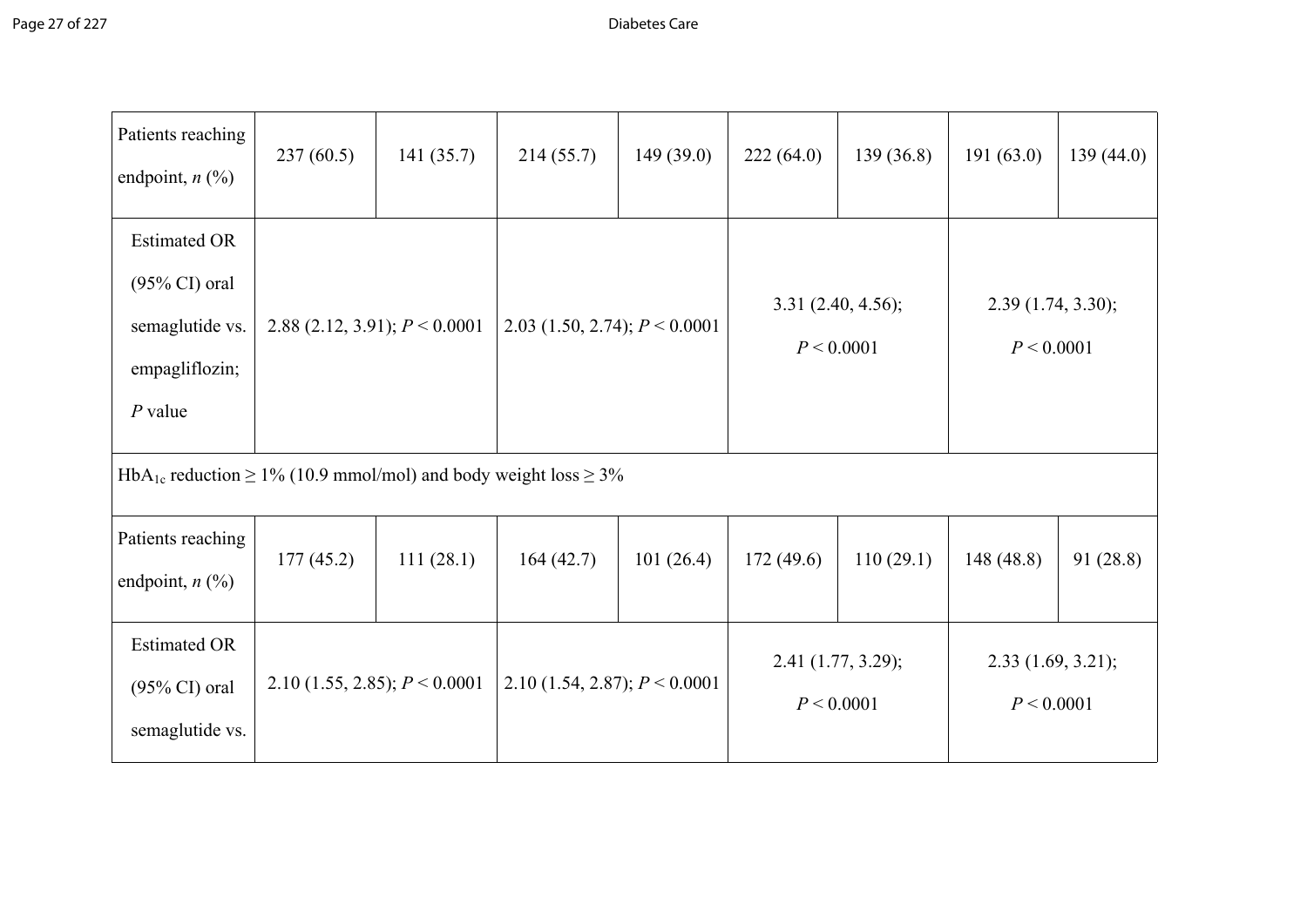| empagliflozin;                                                                      |        |                                   |                                  |        |        |                                             |                                         |        |
|-------------------------------------------------------------------------------------|--------|-----------------------------------|----------------------------------|--------|--------|---------------------------------------------|-----------------------------------------|--------|
| $P$ value                                                                           |        |                                   |                                  |        |        |                                             |                                         |        |
| Waist circumference (cm)                                                            |        |                                   |                                  |        |        |                                             |                                         |        |
| Estimated<br>mean                                                                   | 104.8  | 105.5                             | 105.1                            | 105.7  | 104.5  | 105.6                                       | 104.4                                   | 105.6  |
| Estimated<br>mean change<br>from baseline                                           | $-3.7$ | $-3.0$                            | $-3.5$                           | $-2.9$ | $-4.1$ | $-3.0$                                      | $-4.2$                                  | $-2.9$ |
| Estimated<br>treatment<br>difference<br>$(95\% \text{ CI})$ oral<br>semaglutide vs. |        | $-0.7$ (-1.4, -0.0); $P = 0.0400$ | $-0.6$ (-1.4, 0.2); $P = 0.1488$ |        |        | $-1.1$ ( $-1.8$ , $-0.4$ );<br>$P = 0.0033$ | $-1.3$ $(-2.1, -0.4)$ ;<br>$P = 0.0030$ |        |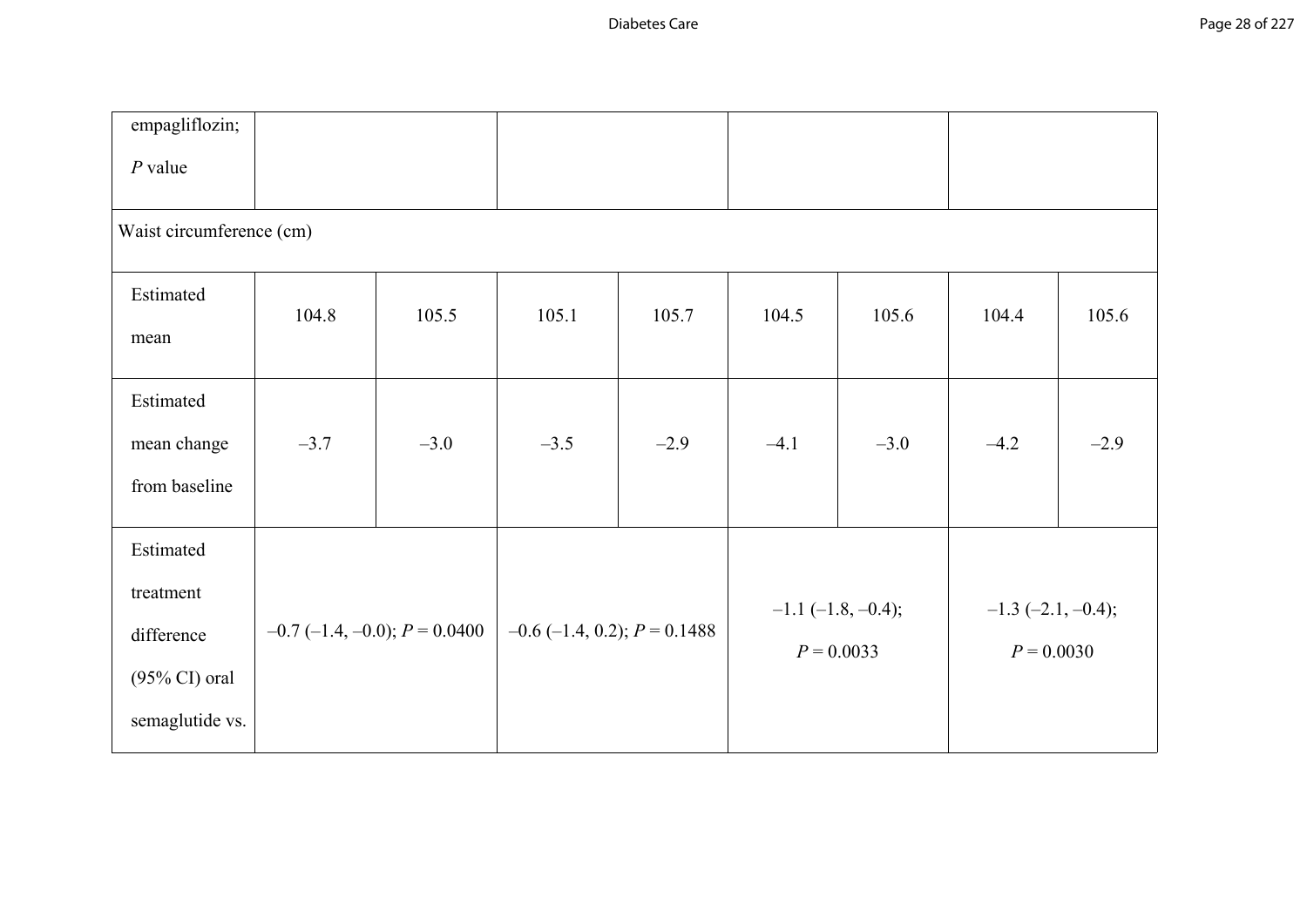| empagliflozin;                                                                      |                                  |                     |                                                                        |             |             |                                                                       |                                                                  |                    |
|-------------------------------------------------------------------------------------|----------------------------------|---------------------|------------------------------------------------------------------------|-------------|-------------|-----------------------------------------------------------------------|------------------------------------------------------------------|--------------------|
| $P$ value                                                                           |                                  |                     |                                                                        |             |             |                                                                       |                                                                  |                    |
| Fasting plasma glucose, mmol/L (mg/dL)                                              |                                  |                     |                                                                        |             |             |                                                                       |                                                                  |                    |
| Estimated<br>mean                                                                   | 7.59(136.8)                      | 7.57(136.5)         | 7.58(136.6)                                                            | 7.50(135.1) | 7.39(133.2) | 7.60(137.0)                                                           | 7.48(134.7)                                                      | 7.58(136.7)        |
| Estimated<br>mean change<br>from baseline                                           | $-1.99(-35.9)$                   | $-2.01(-36.3)$      | $-2.01(-36.2)$ $ -2.09(-37.6) -2.19(-39.5) -1.99(-35.8) -2.11(-38.1) $ |             |             |                                                                       |                                                                  | $-2.00(-$<br>36.1) |
| Estimated<br>treatment<br>difference<br>$(95\% \text{ CI})$ oral<br>semaglutide vs. | $0.02$ (-0.24, 0.28), 0.4 (-4.3, | $(5.0); P = 0.8812$ | $0.08$ [-0.20, 0.36], 1.4 (-3.6,<br>6.4); $P = 0.5759$                 |             |             | $-0.21$ [ $-0.44$ , $0.03$ ], $-3.7$ ( $-$<br>8.0, 0.5); $P = 0.0874$ | $-0.11$ $[-0.37, 0.15]$ , $-2.0$<br>$(-6.6, 2.6)$ : $P = 0.4016$ |                    |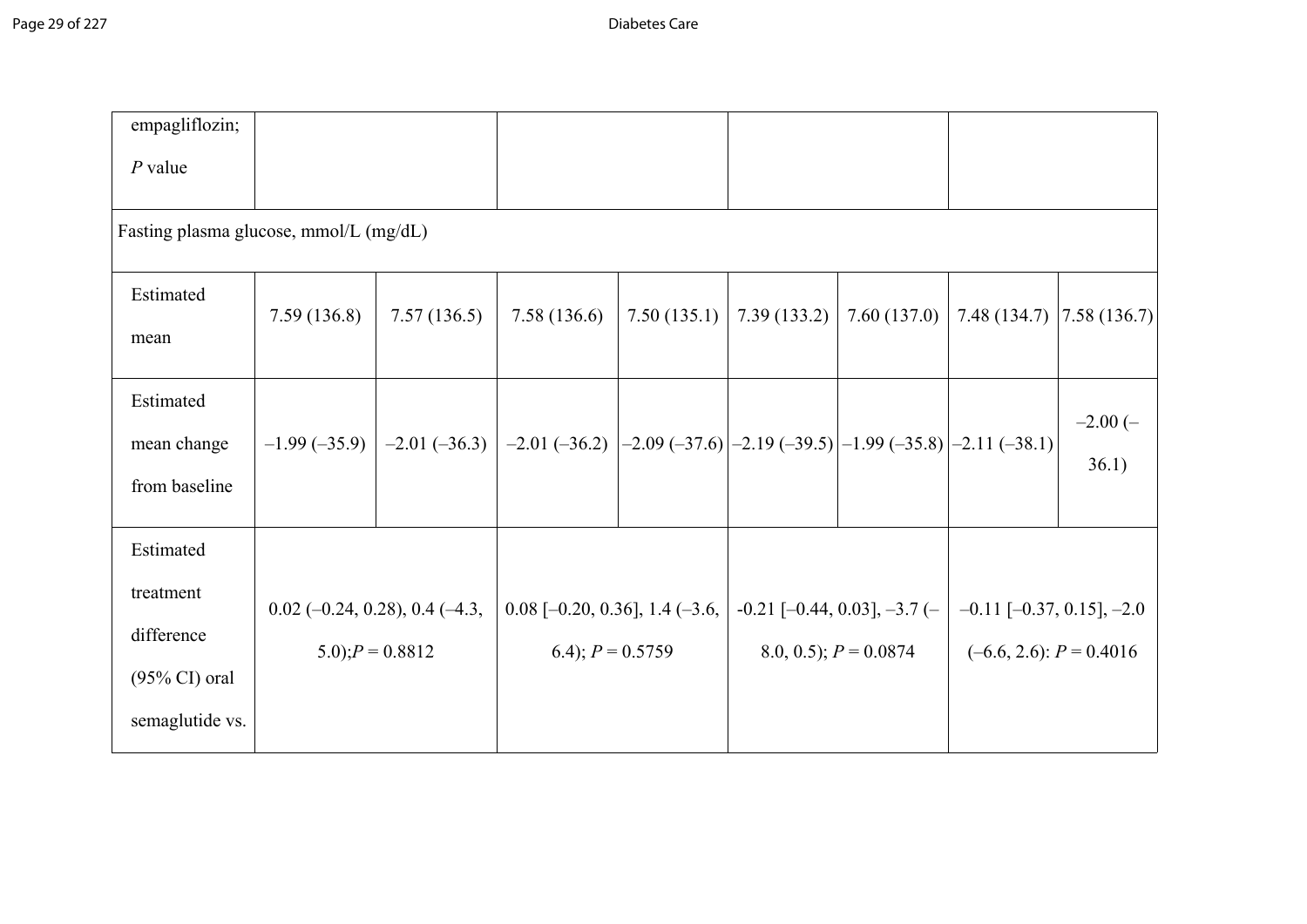| empagliflozin;                    |                    |            |                                                                                                                                  |            |            |                             |                           |            |
|-----------------------------------|--------------------|------------|----------------------------------------------------------------------------------------------------------------------------------|------------|------------|-----------------------------|---------------------------|------------|
| $P$ value                         |                    |            |                                                                                                                                  |            |            |                             |                           |            |
| Mean 7-point SMBG, mmol/L (mg/dL) |                    |            |                                                                                                                                  |            |            |                             |                           |            |
| Estimated mean                    | 8.0(143.7)         | 8.3(148.8) | 7.9(142.4)                                                                                                                       | 8.2(147.4) | 7.7(138.8) | 8.3(148.7)                  | 7.7(138.5)                | 8.2(147.1) |
| Estimated mean                    |                    |            |                                                                                                                                  |            |            |                             |                           |            |
| change from                       |                    |            | $-2.2$ (-39.8) $-1.9$ (-34.7) $-2.3$ (-41.1) $-2.0$ (-36.1) $-2.4$ (-44.0) $-1.9$ (-34.0) $-2.5$ (-44.3) $-2.0$ (-35.7)          |            |            |                             |                           |            |
| baseline                          |                    |            |                                                                                                                                  |            |            |                             |                           |            |
| Estimated                         |                    |            |                                                                                                                                  |            |            |                             |                           |            |
| treatment                         |                    |            |                                                                                                                                  |            |            |                             |                           |            |
| difference (95%                   |                    |            |                                                                                                                                  |            |            |                             |                           |            |
| CI) oral                          |                    |            | $-0.3$ (-0.5, -0.0), -5.0 (-9.5, - $-0.3$ (-0.5, -0.0), -5.1 (-9.7, - $-0.6$ (-0.8, -0.3), -10.0 (- $-0.5$ (-0.7, -0.2), -8.7 (- |            |            |                             |                           |            |
| semaglutide vs.                   | 0.6); $P = 0.0267$ |            | 0.4); $P = 0.0328$                                                                                                               |            |            | 13.8, -6.1); $P \le 0.0001$ | 12.9, -4.4); $P < 0.0001$ |            |
| empagliflozin; $P$                |                    |            |                                                                                                                                  |            |            |                             |                           |            |
| value                             |                    |            |                                                                                                                                  |            |            |                             |                           |            |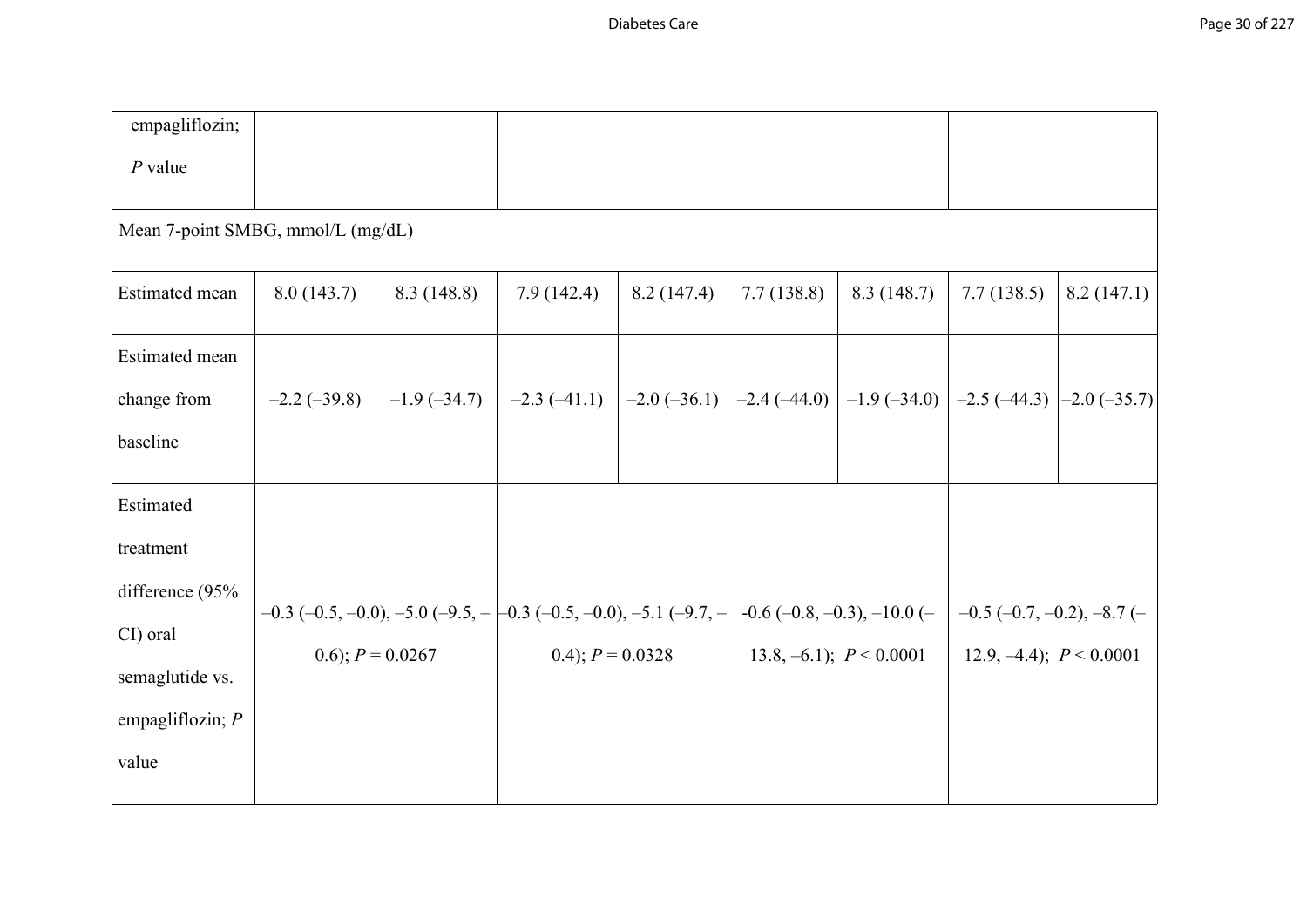| 7-point SMBG post-prandial increment. mmol/L (mg/dL)                                                    |              |                                                              |                                                                                                                            |           |           |                       |                                                                 |              |
|---------------------------------------------------------------------------------------------------------|--------------|--------------------------------------------------------------|----------------------------------------------------------------------------------------------------------------------------|-----------|-----------|-----------------------|-----------------------------------------------------------------|--------------|
| Estimated mean                                                                                          | 1.5(27.5)    | 1.7(30.0)                                                    | 1.3(23.2)                                                                                                                  | 1.7(30.7) | 1.4(25.1) | 1.6(29.1)             | 1.2(22.5)                                                       | 1.7(30.2)    |
| <b>Estimated</b> mean<br>change from<br>baseline                                                        | $-0.5(-8.7)$ | $-0.3(-6.2)$                                                 | $-0.7(-13.0)$ $-0.3(-5.5)$                                                                                                 |           |           |                       | $-0.6$ (-11.4) $\vert$ -0.4 (-7.3) $\vert$ -0.8 (-14.0) $\vert$ | $-0.3(-6.3)$ |
| Estimated<br>treatment<br>difference (95%<br>CI) oral<br>semaglutide vs.<br>empagliflozin; $P$<br>value |              | $-0.1$ $(-0.4, 0.1)$ , $-2.5$ $(-6.6,$<br>1.6); $P = 0.2388$ | $-0.4$ (-0.6, -0.2), -7.5 (-11.5, $]-0.2$ (-0.4, -0.0), -4.1 (-7.9, $]-0.4$ (-0.6, -0.2), -7.7 (-<br>$-3.4$ ; $P = 0.0003$ |           |           | $-0.3$ ; $P = 0.0356$ | $11.5, -3.9$ ; $P < 0.0001$                                     |              |
| Fasting C-peptide (nmol/L)                                                                              |              |                                                              |                                                                                                                            |           |           |                       |                                                                 |              |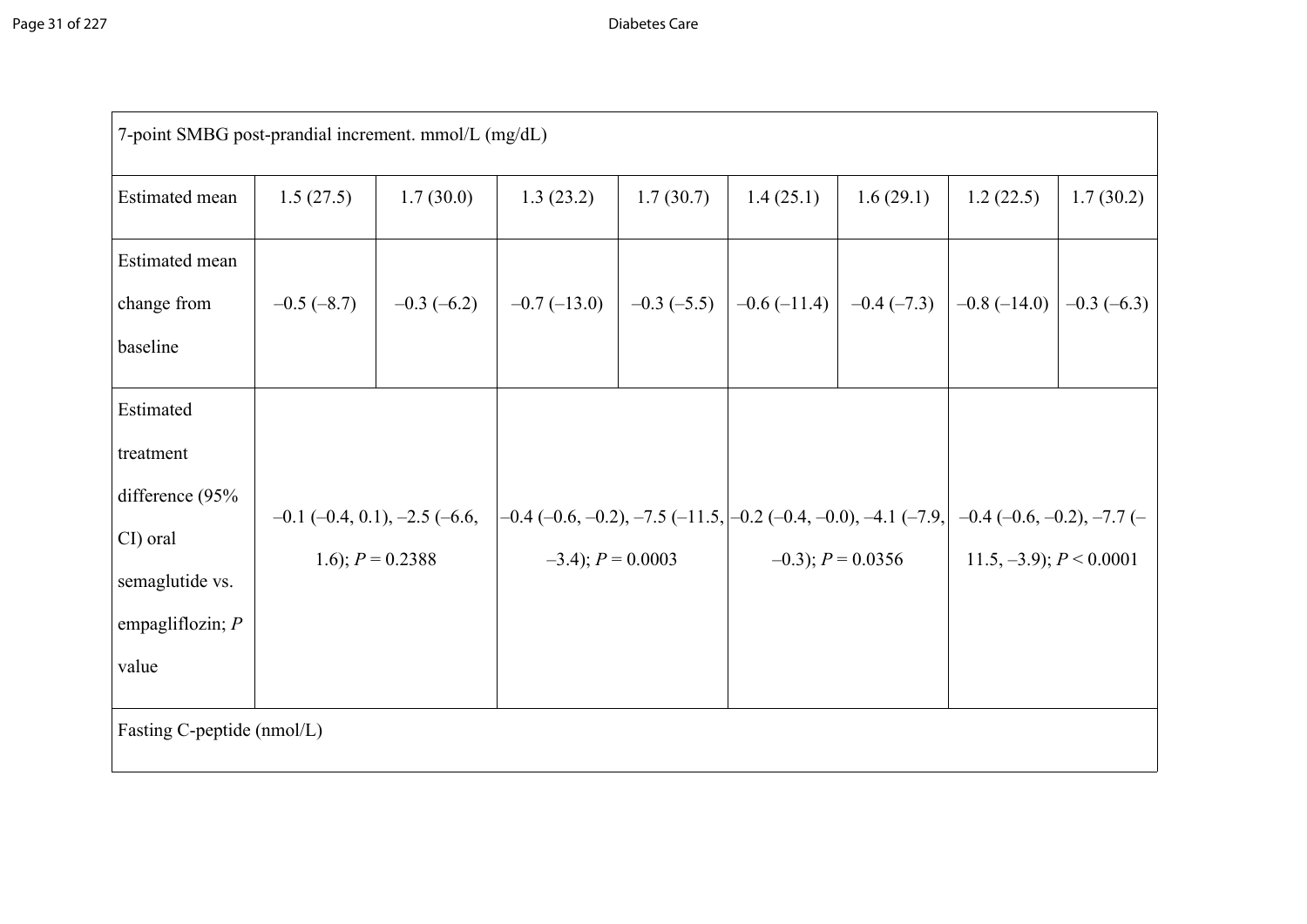| Estimated mean                                                                                             | 0.958                           | 0.798 | 0.959                           | 0.827 | 0.964                              | 0.799 | 0.964                           | 0.805 |
|------------------------------------------------------------------------------------------------------------|---------------------------------|-------|---------------------------------|-------|------------------------------------|-------|---------------------------------|-------|
| Estimated ratio<br>to baseline                                                                             | 1.08                            | 0.90  | 1.09                            | 0.94  | 1.09                               | 0.91  | 1.09                            | 0.91  |
| Estimated<br>treatment ratio<br>$(95\% \text{ CI})$ oral<br>semaglutide vs.<br>empagliflozin; $P$<br>value | 1.20 (1.15, 1.25); $P < 0.0001$ |       | 1.16 (1.11, 1.22); $P < 0.0001$ |       | $1.21$ (1.15, 1.26);<br>P < 0.0001 |       | 1.20(1.14, 1.26);<br>P < 0.0001 |       |
| Fasting insulin (pmol/L)                                                                                   |                                 |       |                                 |       |                                    |       |                                 |       |
| Estimated mean                                                                                             | 88                              | 65    | 86                              | 66    | 87                                 | 63    | 83                              | 63    |
| Estimated ratio<br>to baseline                                                                             | 1.06                            | 0.78  | 1.03                            | 0.79  | 1.03                               | 0.75  | 0.99                            | 0.75  |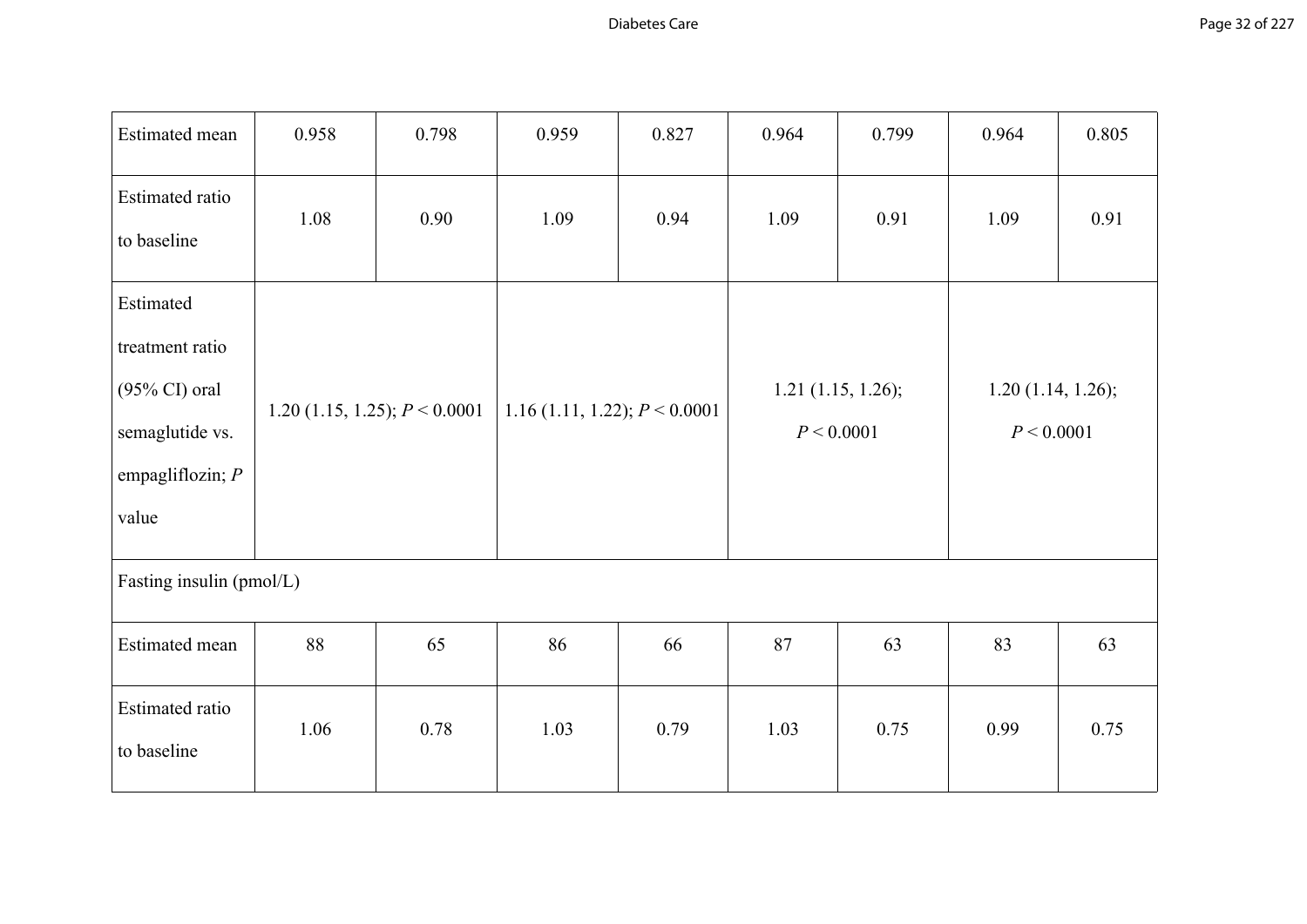| Estimated<br>treatment ratio<br>$(95\% \text{ CI})$ oral<br>semaglutide vs.<br>empagliflozin; $P$<br>value | 1.35 (1.26, 1.46); $P < 0.0001$ |                                 | 1.31 (1.21, 1.41); $P < 0.0001$ |      | 1.37(1.29, 1.46);<br>P < 0.0001   |      | 1.32(1.23, 1.41);<br>P < 0.0001   |      |
|------------------------------------------------------------------------------------------------------------|---------------------------------|---------------------------------|---------------------------------|------|-----------------------------------|------|-----------------------------------|------|
| Fasting pro-insulin (pmol/L)                                                                               |                                 |                                 |                                 |      |                                   |      |                                   |      |
| Estimated mean                                                                                             | 18.3                            | 17.1                            | 18.7                            | 17.9 | 17.3                              | 16.8 | 17.6                              | 17.0 |
| <b>Estimated</b> mean<br>change from<br>baseline                                                           | 0.72                            | 0.68                            | 0.74                            | 0.71 | 0.68                              | 0.66 | 0.69                              | 0.67 |
| Estimated<br>treatment<br>difference (95%                                                                  |                                 | 1.07 (0.98, 1.17); $P = 0.1403$ | 1.05 (0.96, 1.14); $P = 0.3034$ |      | 1.03(0.94, 1.12);<br>$P = 0.5453$ |      | 1.04(0.95, 1.14);<br>$P = 0.4479$ |      |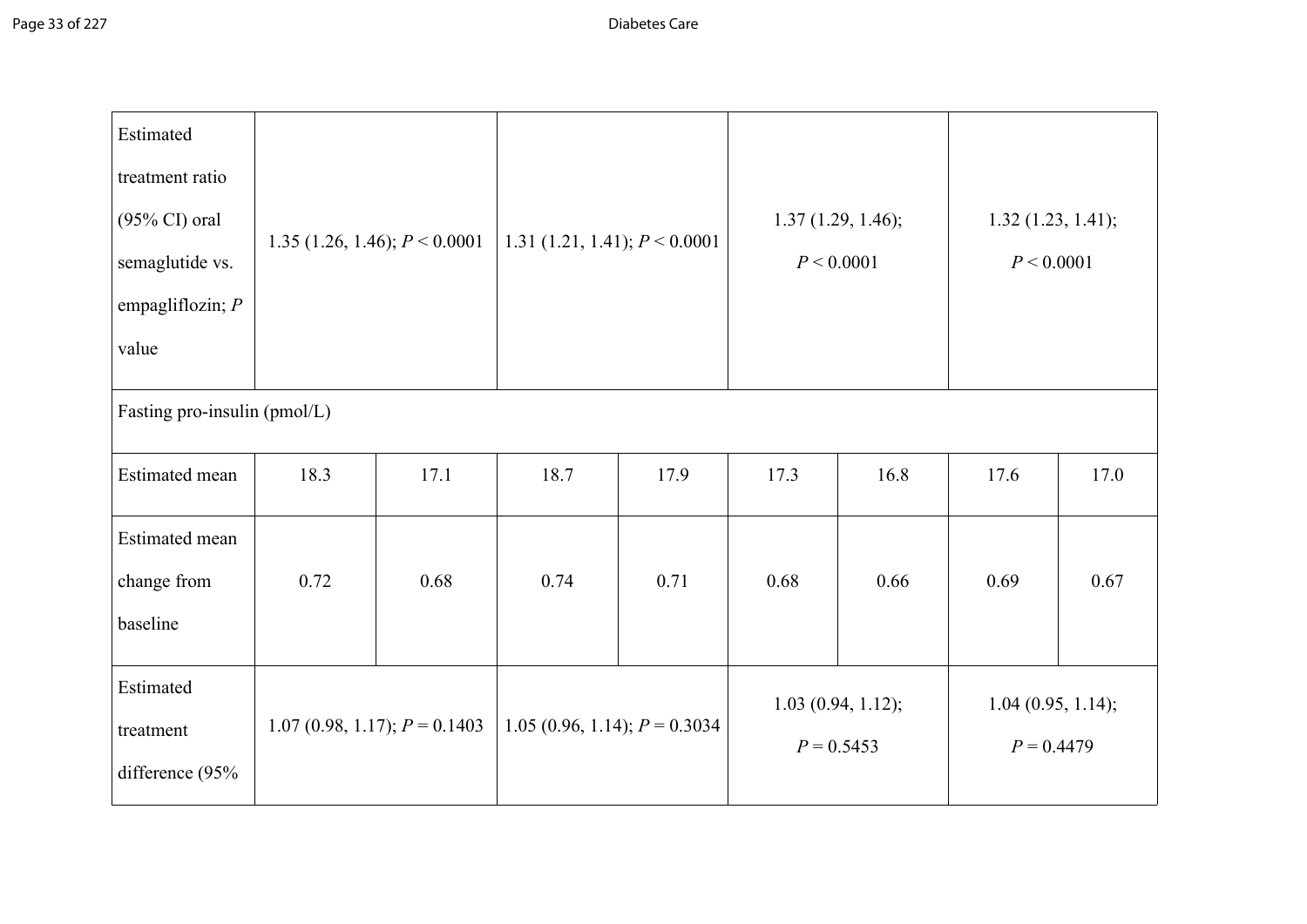| CI) oral                 |                                 |      |                                   |      |            |                   |                   |      |
|--------------------------|---------------------------------|------|-----------------------------------|------|------------|-------------------|-------------------|------|
| semaglutide vs.          |                                 |      |                                   |      |            |                   |                   |      |
| empagliflozin; $P$       |                                 |      |                                   |      |            |                   |                   |      |
| value                    |                                 |      |                                   |      |            |                   |                   |      |
| Fasting glucagon (pg/mL) |                                 |      |                                   |      |            |                   |                   |      |
| Estimated mean           | 86                              | 95   | 84                                | 90   | 85         | 95                | 84                | 89   |
| Estimated ratio          |                                 |      |                                   |      |            |                   |                   |      |
| to baseline              | 0.92                            | 1.01 | 0.89                              | 0.95 | 0.90       | 1.01              | 0.89              | 0.95 |
| Estimated                |                                 |      |                                   |      |            |                   |                   |      |
| treatment ratio          |                                 |      |                                   |      |            |                   |                   |      |
| $(95\% \text{ CI})$ oral |                                 |      |                                   |      |            | 0.89(0.86, 0.92); | 0.94(0.90, 0.97); |      |
| semaglutide vs.          | 0.91 (0.88, 0.94); $P < 0.0001$ |      | $0.94$ (0.90, 0.97); $P = 0.0008$ |      | P < 0.0001 |                   | $P = 0.0011$      |      |
| empagliflozin; $P$       |                                 |      |                                   |      |            |                   |                   |      |
| value                    |                                 |      |                                   |      |            |                   |                   |      |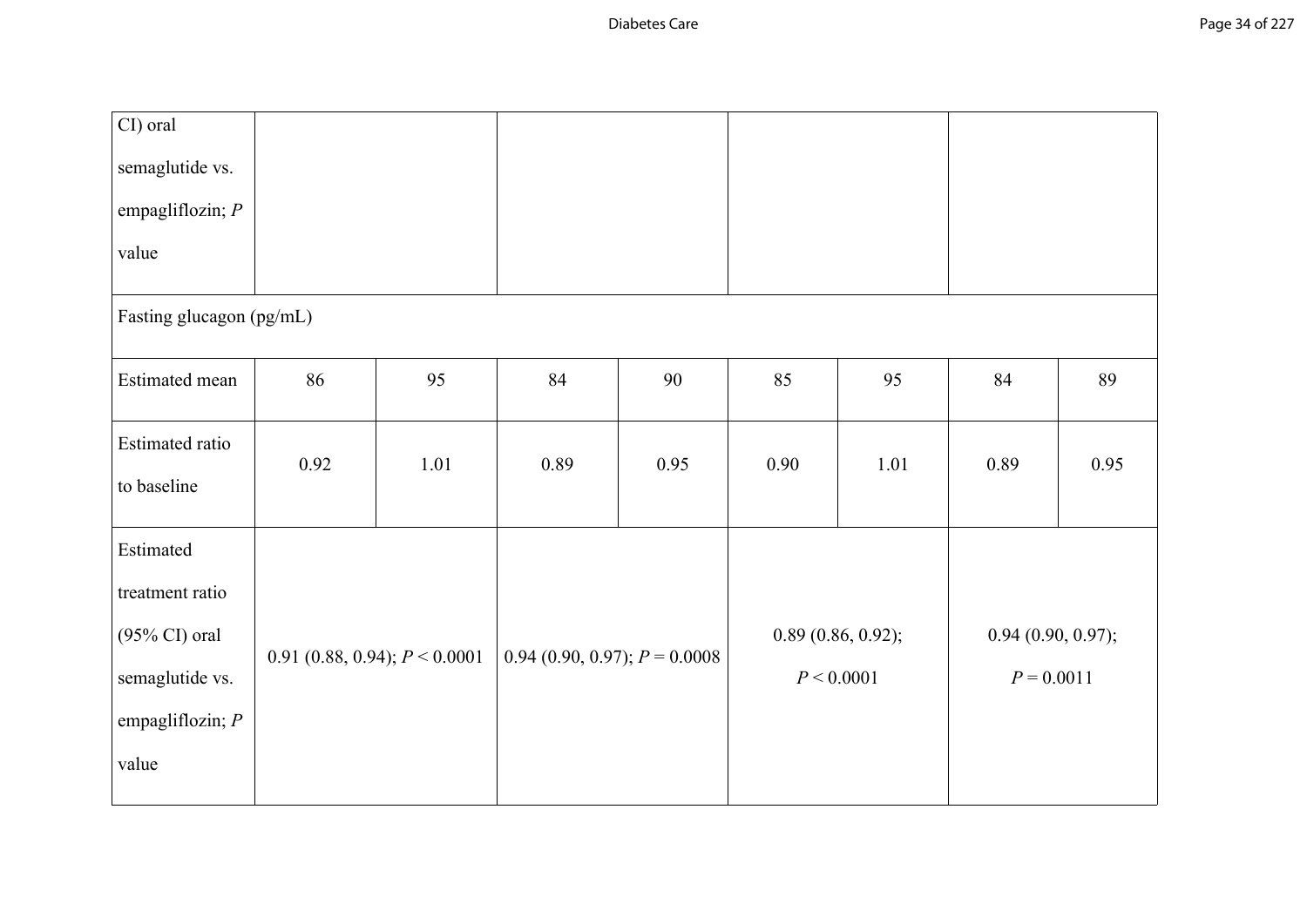| C-reactive protein $(mg/L)$                                                                                        |                                      |      |                                   |      |                                 |      |                                 |      |  |  |
|--------------------------------------------------------------------------------------------------------------------|--------------------------------------|------|-----------------------------------|------|---------------------------------|------|---------------------------------|------|--|--|
| Estimated mean                                                                                                     | 1.85                                 | 2.65 | 1.81                              | 2.45 | 1.78                            | 2.68 | 1.71                            | 2.45 |  |  |
| Estimated ratio<br>to baseline                                                                                     | 0.69                                 | 0.99 | 0.67                              | 0.91 | 0.65                            | 0.98 | 0.63                            | 0.90 |  |  |
| Estimated<br>treatment ratio<br>$(95\% \text{ CI}) \text{ oral}$<br>semaglutide vs.<br>empagliflozin;<br>$P$ value | $0.70$ $(0.62, 0.79)$ ; $P < 0.0001$ |      | $0.74$ (0.65, 0.84); $P < 0.0001$ |      | 0.66(0.58, 0.75);<br>P < 0.0001 |      | 0.70(0.61, 0.80);<br>P < 0.0001 |      |  |  |

<sup>a</sup> Additional endpoints are reported in the Appendix table S4.

† Severe or blood-glucose confirmed (plasma glucose < 3.1 mmol/L [56 mg/dL]) symptomatic hypoglycemic episode. %: proportion of subjects with non-missing information. *P* values are unadjusted two-sided p values for the test of no difference;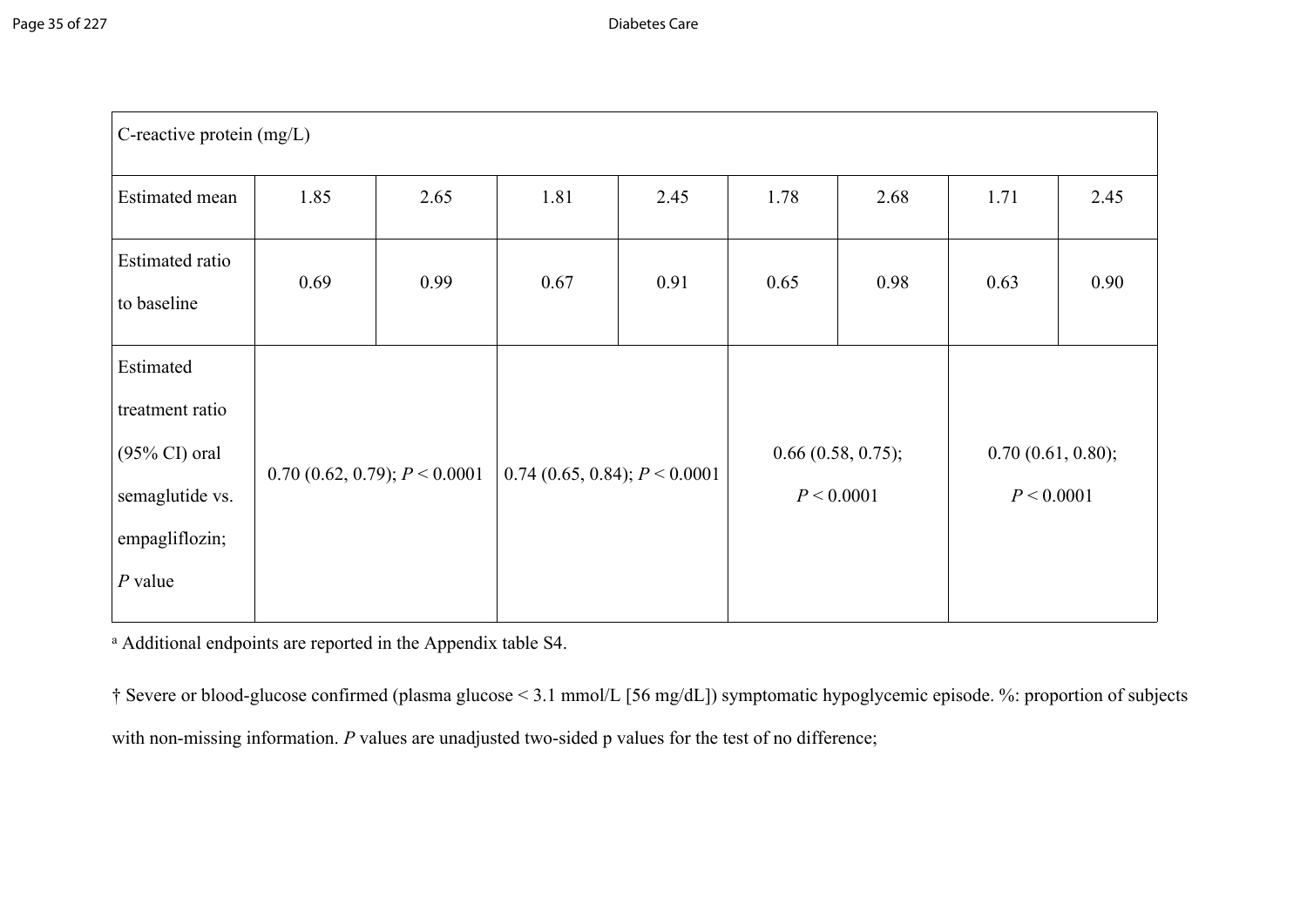Treatment policy estimand: ANCOVA for continuous endpoints and logistic regression for binary endpoints, using data irrespective of discontinuation of trial product or initiation of rescue medication. Missing values were imputed by a pattern mixture model using multiple imputation (MI). Patterns were defined by use of trial product and rescue medication. Trial product estimand: mixed model for repeated measurements for continuous endpoints and logistic regression for binary endpoints. Data collected after discontinuation of trial product or initiation of rescue medication is excluded. For binary endpoints missing values were imputed from subjects randomized to same trial product using sequential MI.

SE, standard error of the mean; OR, odds ratio; SMBG, self-monitored blood glucose.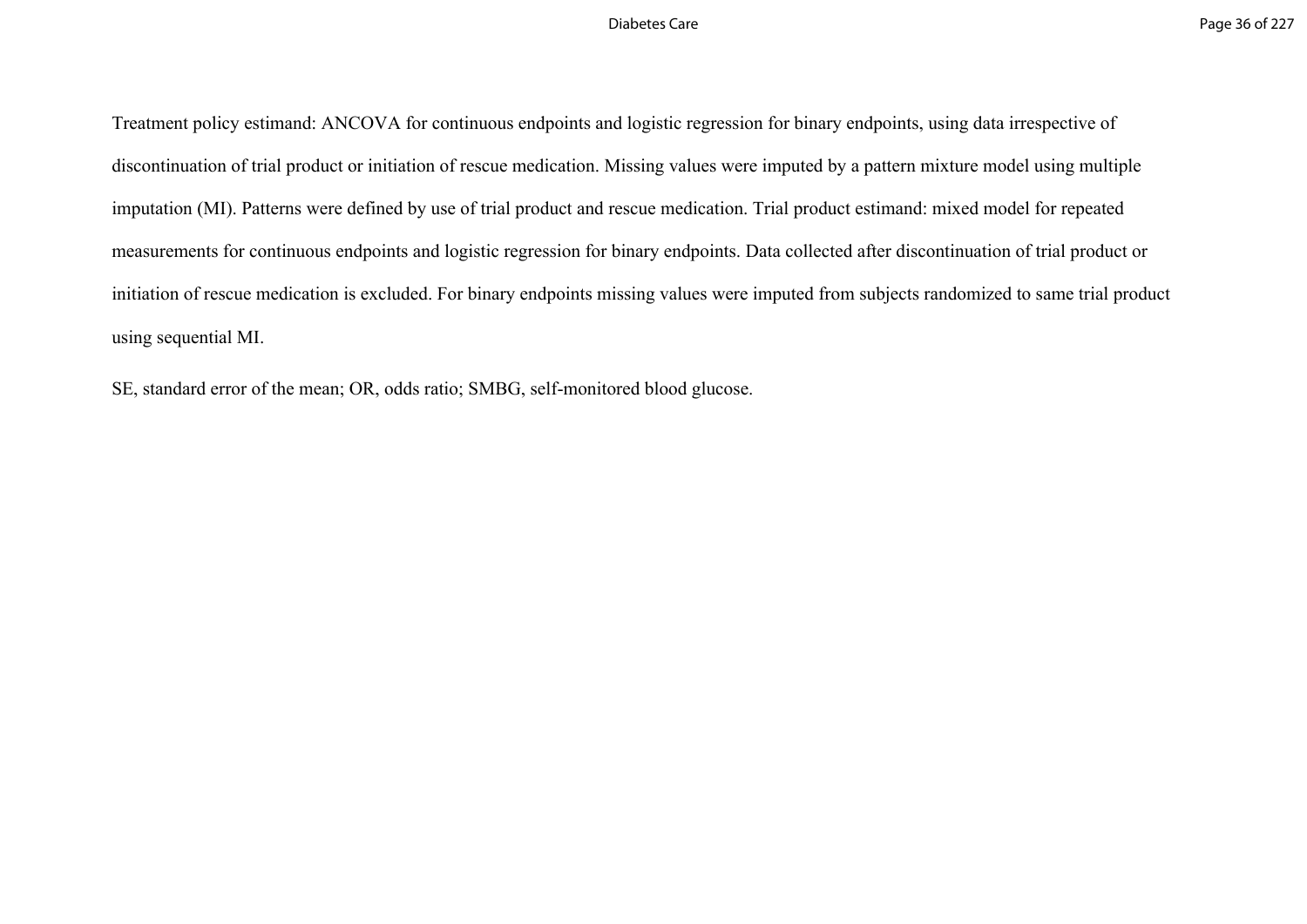## Table 3—On-Treatment Adverse Events

|                                                                             | Oral<br>semaglutide 14<br>$mg (N = 410)$ | Empagliflozin<br>$25 \text{ mg}$<br>$(N = 409)$ |
|-----------------------------------------------------------------------------|------------------------------------------|-------------------------------------------------|
|                                                                             | Patients, $n$ (%)                        |                                                 |
| Adverse events                                                              | 289 (70.5)                               | 283 (69.2)                                      |
| Serious adverse events                                                      | 27(6.6)                                  | 37(9.0)                                         |
| Adverse event severity:                                                     |                                          |                                                 |
| Mild                                                                        | 242 (59.0)                               | 240 (58.7)                                      |
| Moderate                                                                    | 140(34.1)                                | 118 (28.9)                                      |
| Severe                                                                      | 24(5.9)                                  | 23(5.6)                                         |
| Severe or blood glucose-confirmed symptomatic<br>hypoglycemic episode*†*    | 7(1.7)                                   | 8(2.0)                                          |
| ADA-classified hypoglycemic episode*                                        | 45(11.0)                                 | 39(9.5)                                         |
| Severe hypoglycemic episode**                                               | 1(0.2)                                   | 1(0.2)                                          |
| Most frequent adverse events $\geq$ 5% in either group<br>(preferred term): |                                          |                                                 |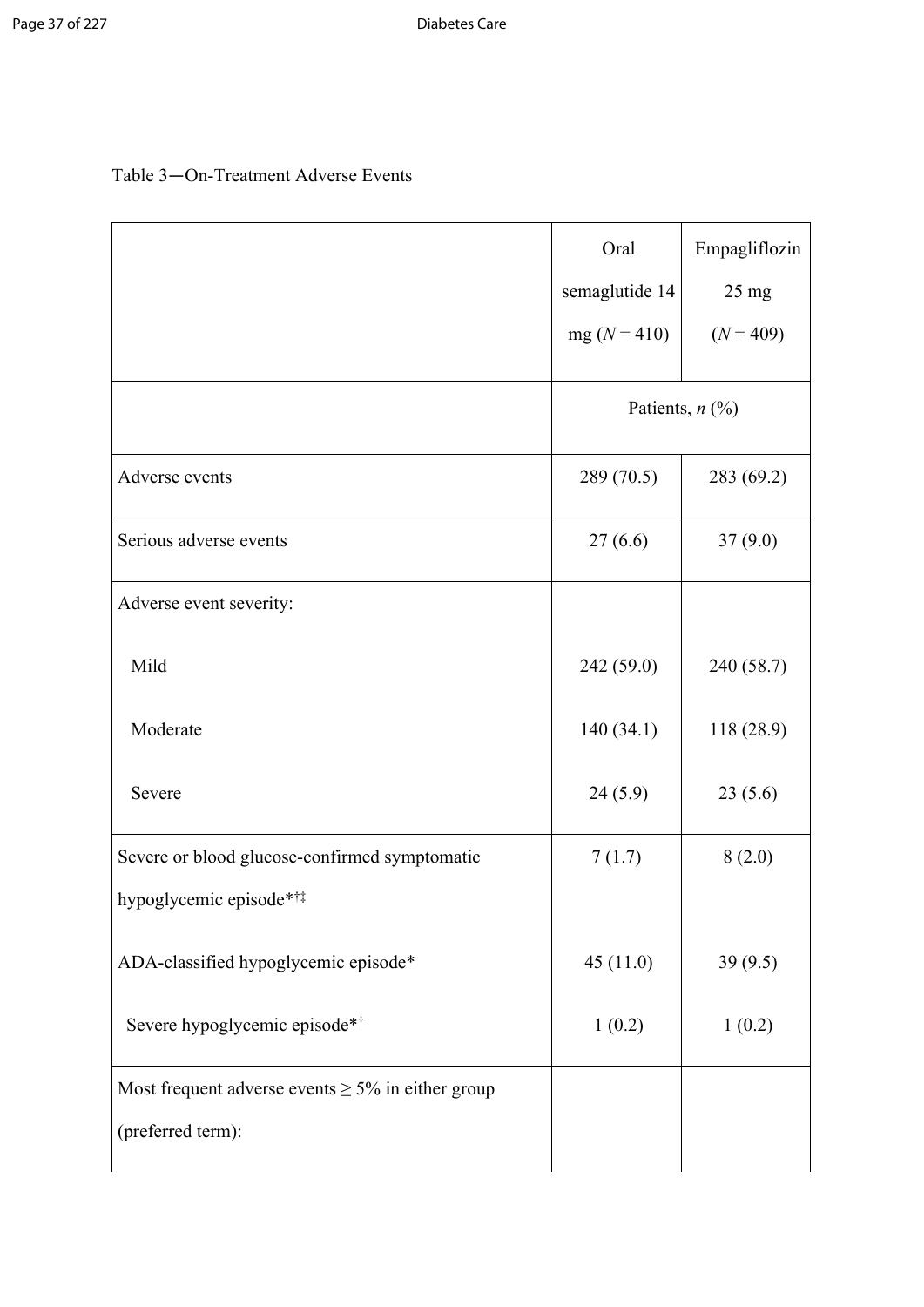| Nausea                                                              | 81 (19.8)        | 10(2.4)          |
|---------------------------------------------------------------------|------------------|------------------|
| Diarrhea                                                            | 38(9.3)          | 13(3.2)          |
| Vomiting                                                            | 30(7.3)          | 7(1.7)           |
| Decreased appetite                                                  | 21(5.1)          | 2(0.5)           |
| Influenza                                                           | 8(2.0)           | 21(5.1)          |
| Adverse events resulting in premature trial drug<br>discontinuation | 44 (10.7)        | 18(4.4)          |
| Adverse events resulting in premature trial drug                    |                  |                  |
| discontinuation $(>1\%$ for any system organ class or               |                  |                  |
| preferred term):                                                    |                  |                  |
| Gastrointestinal disorders:                                         | 33(8.0)          | 3(0.7)           |
| Nausea                                                              | 21(5.1)          | 2(0.5)           |
| Vomiting                                                            | 11(2.7)          | 1(0.2)           |
| Abdominal pain                                                      | 5(1.2)           | $\boldsymbol{0}$ |
| Infections and infestations                                         | $\boldsymbol{0}$ | 5(1.2)           |
| Deaths                                                              | $\boldsymbol{0}$ | $1(0.2)^{8}$     |

Safety endpoints were assessed using the safety analysis set (all patients exposed to  $\geq 1$  dose of trial product) and evaluated for both the on-treatment period (while on trial product) and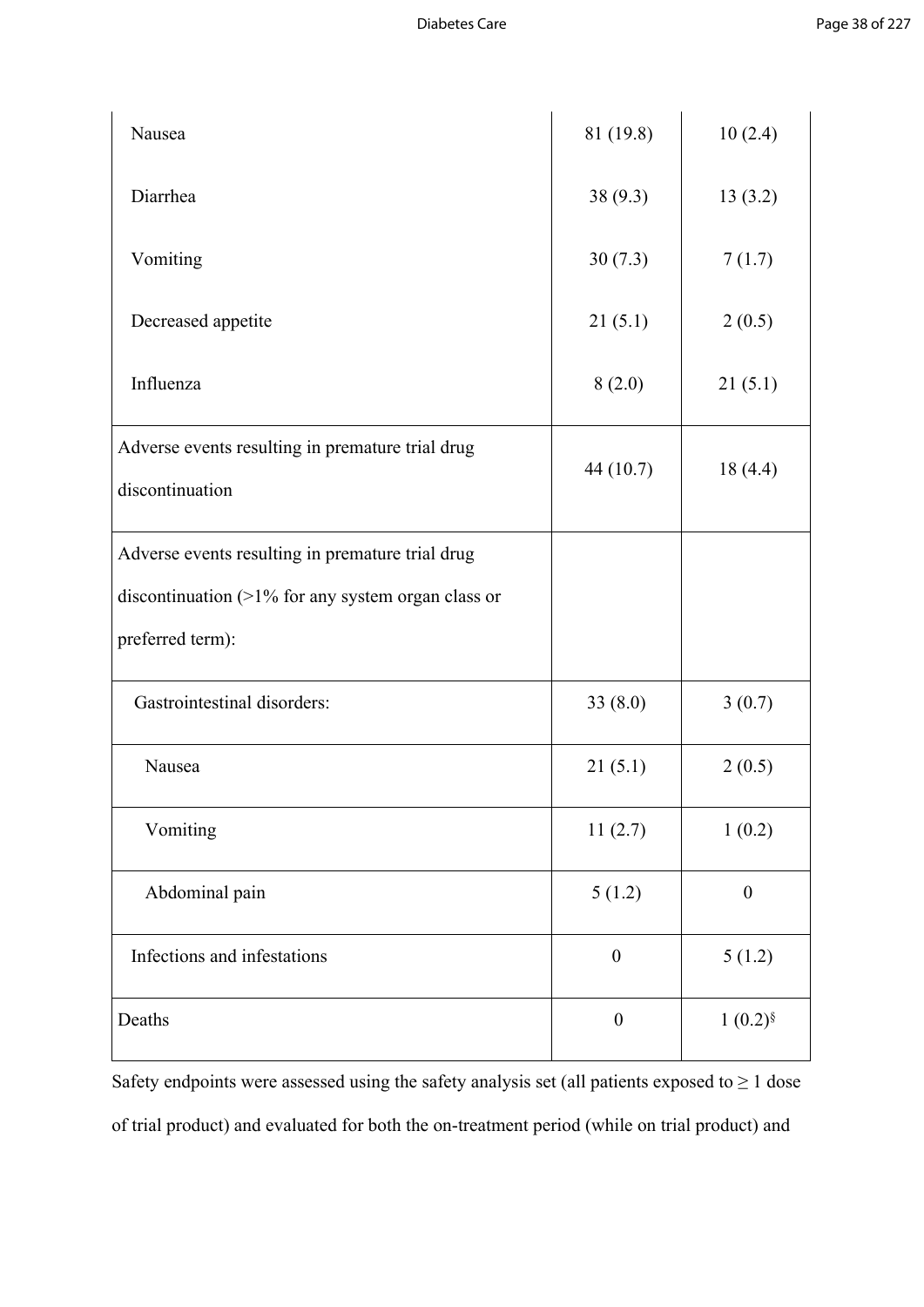in-trial period (while in trial, regardless of discontinuation of trial product or use of rescue medication).

\* Hypoglycemic episodes were reported on a separate form to adverse events.

† An episode that is severe, according to the American Diabetes Association classification (requires assistance of another person to actively administer carbohydrate, glucagon, or take other corrective actions) (29).

‡Blood glucose confirmation of symptomatic hypoglycemia was based on a blood glucose value (< 56 mg/dL) with symptoms consistent with hypoglycemia.

§ One patient in the empagliflozin group died due to undetermined reasons after 268 days on trial drug.

FDA, Food and Drug Administration.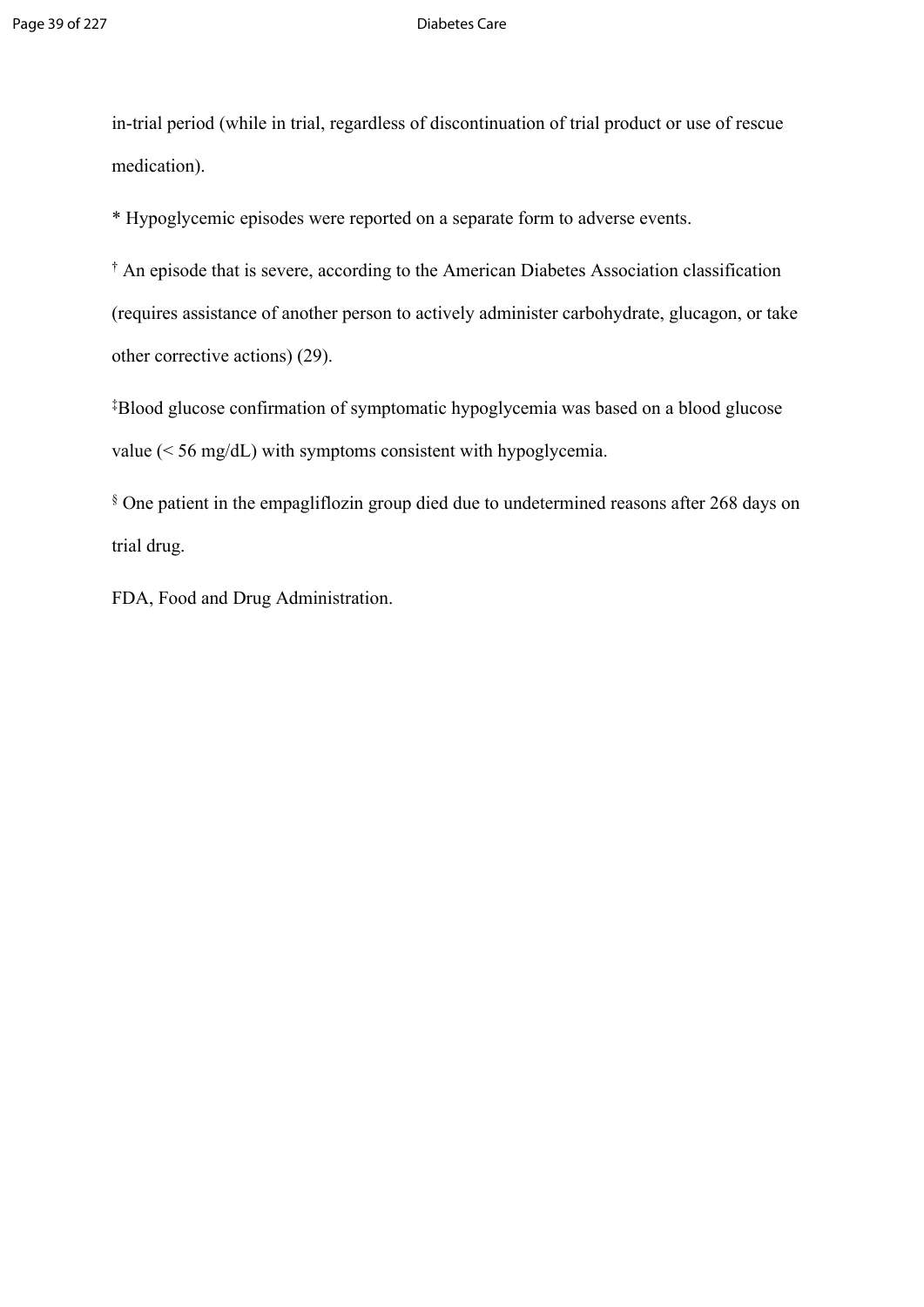### FIGURE LEGENDS

Figure 1—Glycemic control and body weight-related efficacy endpoints

A: Observed absolute change in HbA<sub>1c</sub> over time; B: Estimated changes from baseline in HbA<sub>1c</sub> at weeks 26 and 52; C: Observed proportions of patients achieving  $HbA_{1c} < 7\%$  (53 mmol/mol) at weeks 26 and 52; D: Observed absolute change in body weight over time; E: Estimated changes from baseline in body weight at weeks 26 and 52; F: Observed proportions of patients achieving body weight reduction  $\geq$  5% at weeks 26 and 52.

\* Superiority confirmed for oral semaglutide versus empagliflozin.

Observed mean change  $(\pm$  the standard error of the mean) from baseline (Panel A/D), estimated mean changes from baseline at week 26 and 52 (Panel B/E), and observed proportions of patients achieving target at weeks 26 and 52 (Panel C/F). *N* values represent the number of patients contributing to the means/proportions. Treatment policy estimand: data irrespective of discontinuation of trial product and initiation of rescue medication were included. Trial product estimand: data collected after discontinuation of trial product or initiation of rescue medication is excluded. *P* values are two-sided and unadjusted.

CI, confidence interval; EOR, estimated odds ratio; ETD, estimated treatment difference.